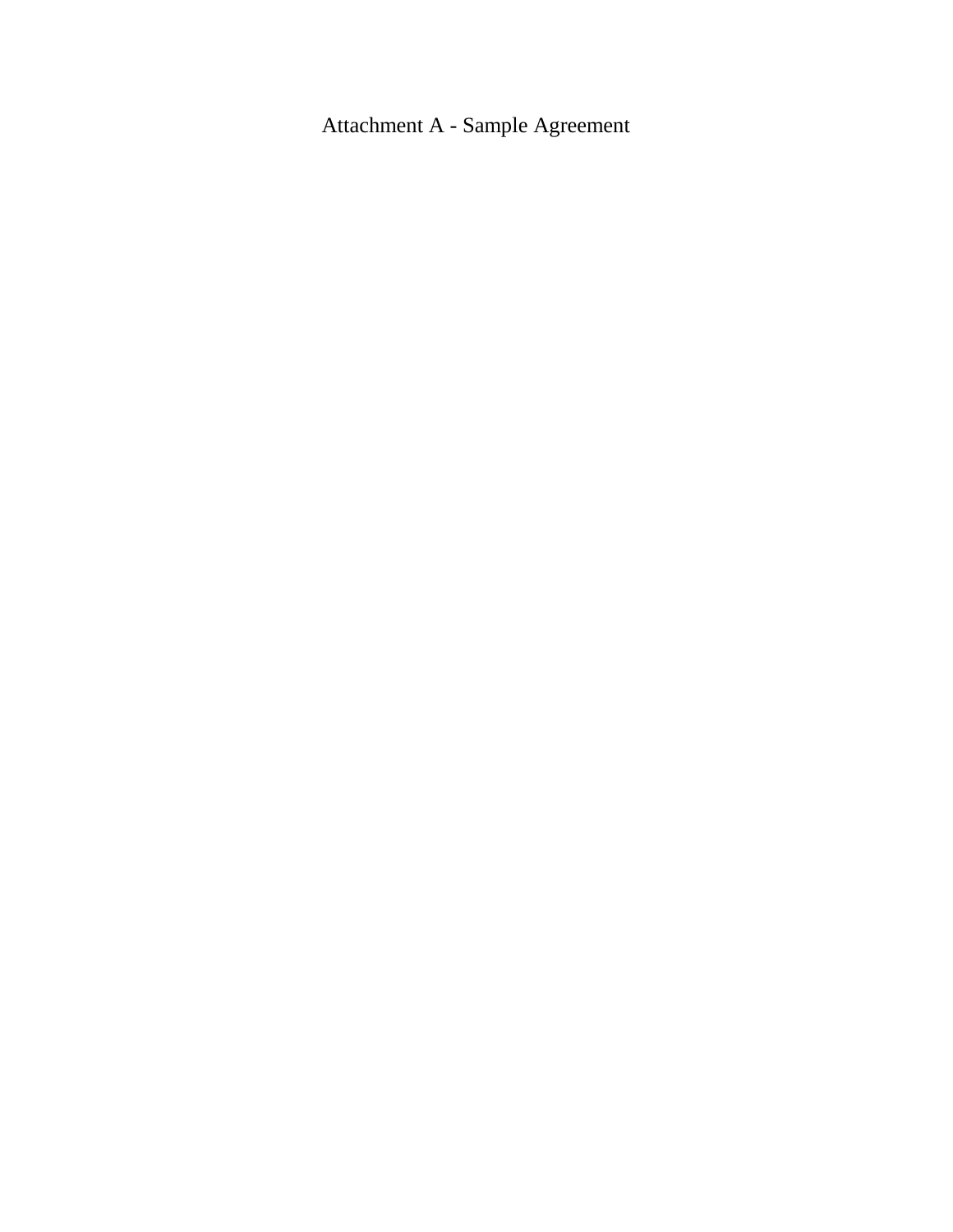### **AGREEMENT FOR LEGAL SERVICES BETWEEN THE CITY OF PHOENIX FOR ITS OWN ACCOUNT AND ON BEHALF OF CERTAIN AFFILIATED OR SUPPORTED ENTITIES AND \*\*\*FIRM NAME HERE\*\*\***

#### **AGREEMENT NO. \_\_\_\_\_\_\_\_\_\_\_\_**

THIS Agreement is made and entered into on this 1<sup>st</sup> day of July, 2019, by and between the City of Phoenix (hereinafter "CITY"), acting by and through the Phoenix City Attorney, for and on behalf of the CITY and on behalf of certain separate legal entities affiliated with or financially supported by the CITY (individually referred to as "CLIENT" and collectively referred to as "CLIENT ENTITIES"); and \*\*\*\*FIRM NAME HERE\*\*\*\* (hereinafter "COUNSEL" or "CONTRACTOR").

#### **Recitals**

1. The CITY issued a Request for Proposals seeking outside legal counsel to represent the CITY and certain CLIENT ENTITIES, for which the CITY has acted as a procurement agent.

2. The CITY has determined that it is in its best interests to employ COUNSEL to furnish legal services to the CITY or to one or more CLIENT ENTITIES on the terms and conditions specifically set forth below and subject to the additional requirements set forth in a Letter of Engagement ("LOE") issued at the time a matter is referred to COUNSEL.

#### **Agreement**

**Now therefore**, in consideration of the mutual promises, terms, covenants and conditions set forth herein, the parties agree as follows:

#### 1. **Scope**

If a lawsuit or other legal matter is referred by the City Attorney, COUNSEL will provide any necessary legal representation to the CITY or to the CLIENT and any of its officers, employees or agents as directed by the CITY. COUNSEL will perform all necessary legal services, including but not limited to investigation, legal research, preparation of legal memoranda, pleadings and briefs, drafting and review of legal documents, providing legal advice and opinions, conducting discovery and making appearances before administrative tribunals and courts and, when necessary, try cases, (hereinafter "legal services'") in representing CLIENT. The legal services must be carried out under the supervision of the City Attorney, in a manner consistent with COUNSEL'S ethical obligations to the CITY and the CLIENT.

COUNSEL must not undertake any representation of the CITY and CLIENT or perform any legal services for the CITY and CLIENT at the request of any CITY and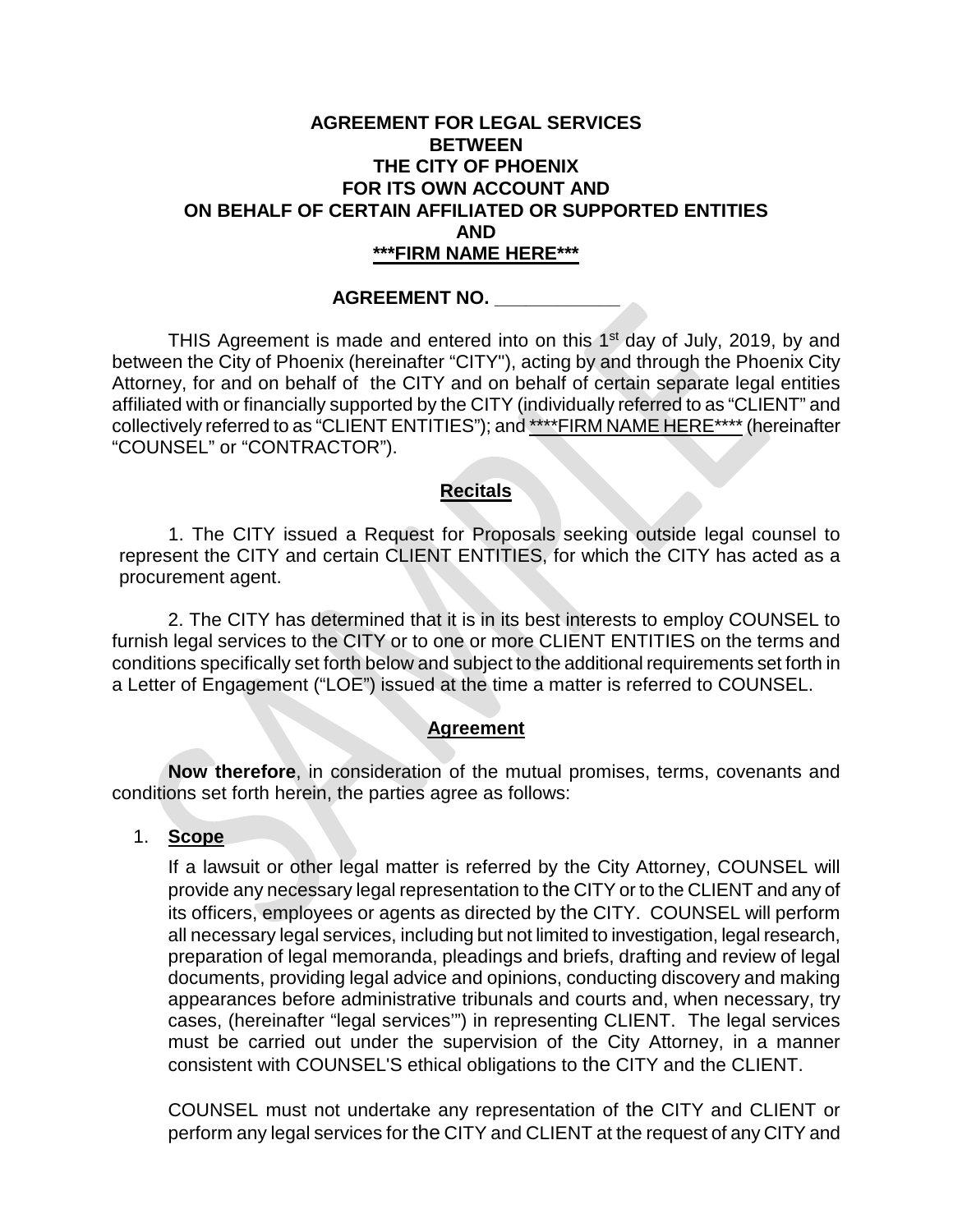CLIENT official or employee without first obtaining specific written authorization to do so from the City Attorney or his designee.

COUNSEL will not file any action or enter any litigation on behalf of the CITY and CLIENT without first obtaining permission to do so from the City Attorney or his designee.

Before releasing any written legal opinion or statement affecting the CITY or CLIENT or any of their officers or employees, COUNSEL must obtain the City Attorney's concurrence.

### 2. **Referral of Work to Counsel**

Referral of legal matters to COUNSEL under this AGREEMENT will only be through the City Attorney or his designee.

Work performed by COUNSEL on matters that are not referred to COUNSEL as set forth in this AGREEMENT will be considered unauthorized and non-compensable. COUNSEL will provide legal services to the CITY and CLIENT only through the City Attorney, and not independently of the City Attorney. COUNSEL will report to the City Attorney any effort made to engage the services of COUNSEL independently of the City Attorney's Office.

Referral of legal matters to COUNSEL will be through a Letter of Engagement ("LOE") signed by the City Attorney or his designee and addressed to a specific attorney in COUNSEL'S FIRM This attorney shall be the lead attorney and be expected to try the legal matter if necessary. The LOE will contain: (1) the name and a description of the matter for which legal services are sought, (2) an explanation of the scope of work, (3) the compensation the CITY and CLIENT will pay COUNSEL for the services sought, and if CLIENT or another entity— but not the CITY— will be responsible for payment of COUNSEL's fees, describing the payment arrangements and responsibilities, (4) a designated Contact Attorney in the City Attorney's Office, and (5) as appropriate, the identification of the specific Client Representative(s) with whom COUNSEL will communicate and from whom COUNSEL will receive direction. The Letter of Engagement is not effective unless it is signed by the City Attorney, the Chief Assistant City Attorney, or Chief Counsel.

The LOE is effective upon receipt. Each LOE will identify a specific Contact Attorney from the Office of the City Attorney with whom COUNSEL will be working and to whom COUNSEL will be reporting. In the event that COUNSEL needs to communicate with someone other than the Contact Attorney, COUNSEL will contact the City Attorney, Chief Assistant City Attorney, or the Chief Counsel, Civil Division.

In situations where the CLIENT is not the CITY, COUNSEL acknowledges that the entity responsible for payment will be specified in the LOE, and may be an entity other than the CITY. COUNSEL will not accept compensation from the CITY for representing CLIENT unless: (1) CLIENT gives informed consent; (2) there is no interference with COUNSEL's independence of professional judgment or with the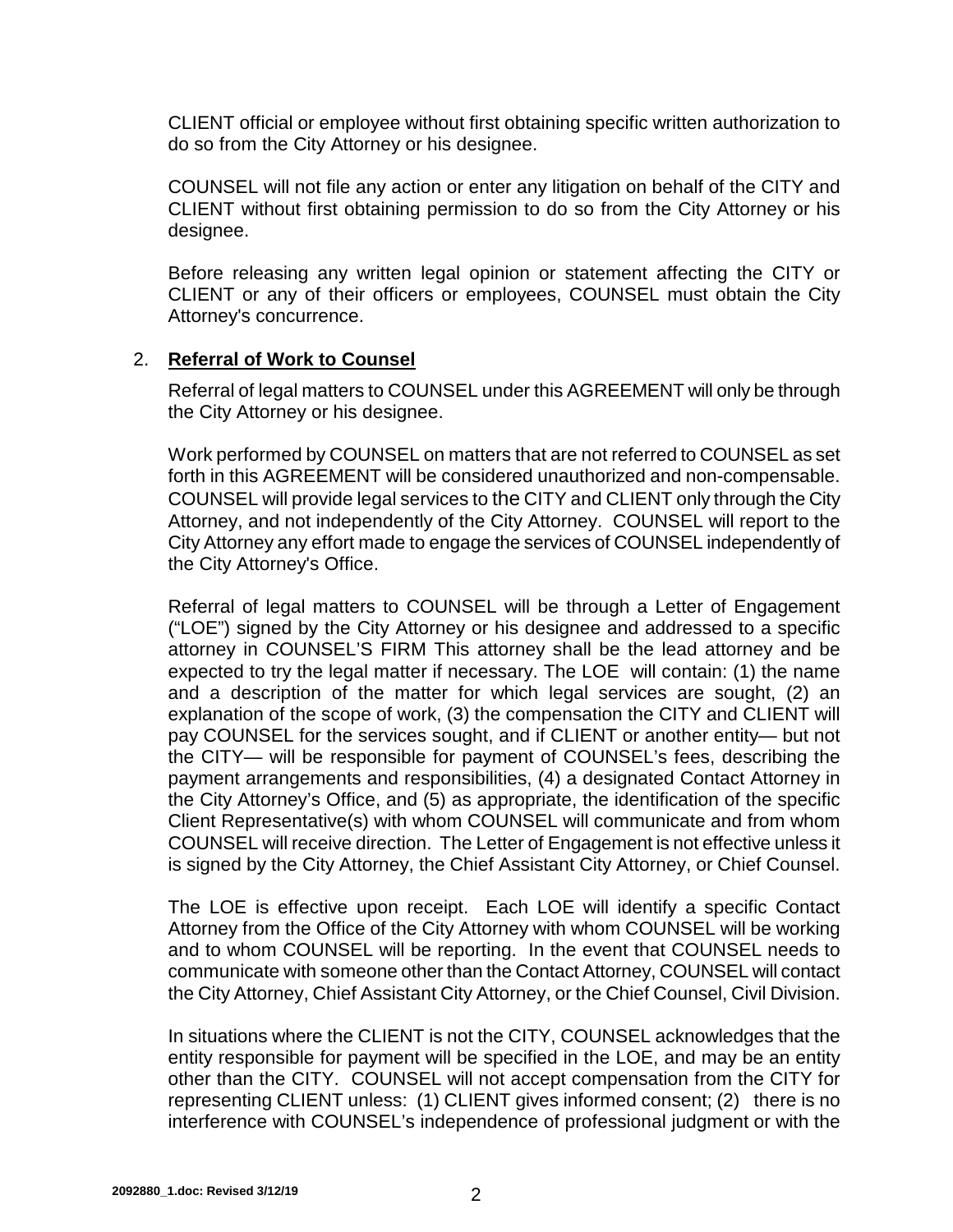client-lawyer relationship; and (3) confidential information relating to COUNSEL's representation of CLIENT is protected. Rule 42, RPC E.R. 1.8 (f) and 1.6, Az.R.Sup.Ct.

### 3. **Client Contact**

All decisions requiring the consent of CLIENT will be brought by COUNSEL to the attention of the Client Representative and the Contact Attorney, as appropriate and as referenced in the above paragraph.

## 4. **Staffing**

CITY and CLIENT reserve the right to designate one or more specific attorneys in COUNSEL'S firm to work on specific matters. COUNSEL will employ suitably trained and skilled professional personnel to perform the legal services. Prior to changing any key personnel, especially those key personnel who the CITY relied upon in making this AGREEMENT, COUNSEL must obtain the approval of the Contact Attorney. All staffing decisions must be discussed and agreed upon with the CITY and, if applicable, with CLIENT in advance. The key personnel who the CITY relied upon in making this agreement shall try the legal matter, if necessary.

## 5. **Materials and Investigative Services**

CITY and CLIENT will furnish COUNSEL all investigative and other materials the CITY and CLIENT has relative to the legal services to be provided by COUNSEL and will conduct such additional investigation as COUNSEL may request.

### 6. **Compensation**

COUNSEL will be paid for services under this AGREEMENT as set forth in Exhibit A, entitled "Compensation."

### 6.1 Hourly Rate

If compensated on an hourly rate, COUNSEL will be paid at an hourly rate that includes all costs and expenses except for those specific reimbursable expenses listed in Exhibit B, entitled "Reimbursable Expenses." The monthly payment of billed hourly fees must be reduced by 2% if COUNSEL is paid within 10 days of receipt of COUNSEL'S invoice.

### 6.2 General Contingency

If COUNSEL is compensated on a contingency basis, for other than Collections, COUNSEL will be paid an amount equal to the agreed upon contingency percentage multiplied against the return, plus all costs and expenses listed in Exhibit B, entitled "Reimbursable Expenses."

### 6.3 Collections Contingency

[This paragraph intentionally left blank.]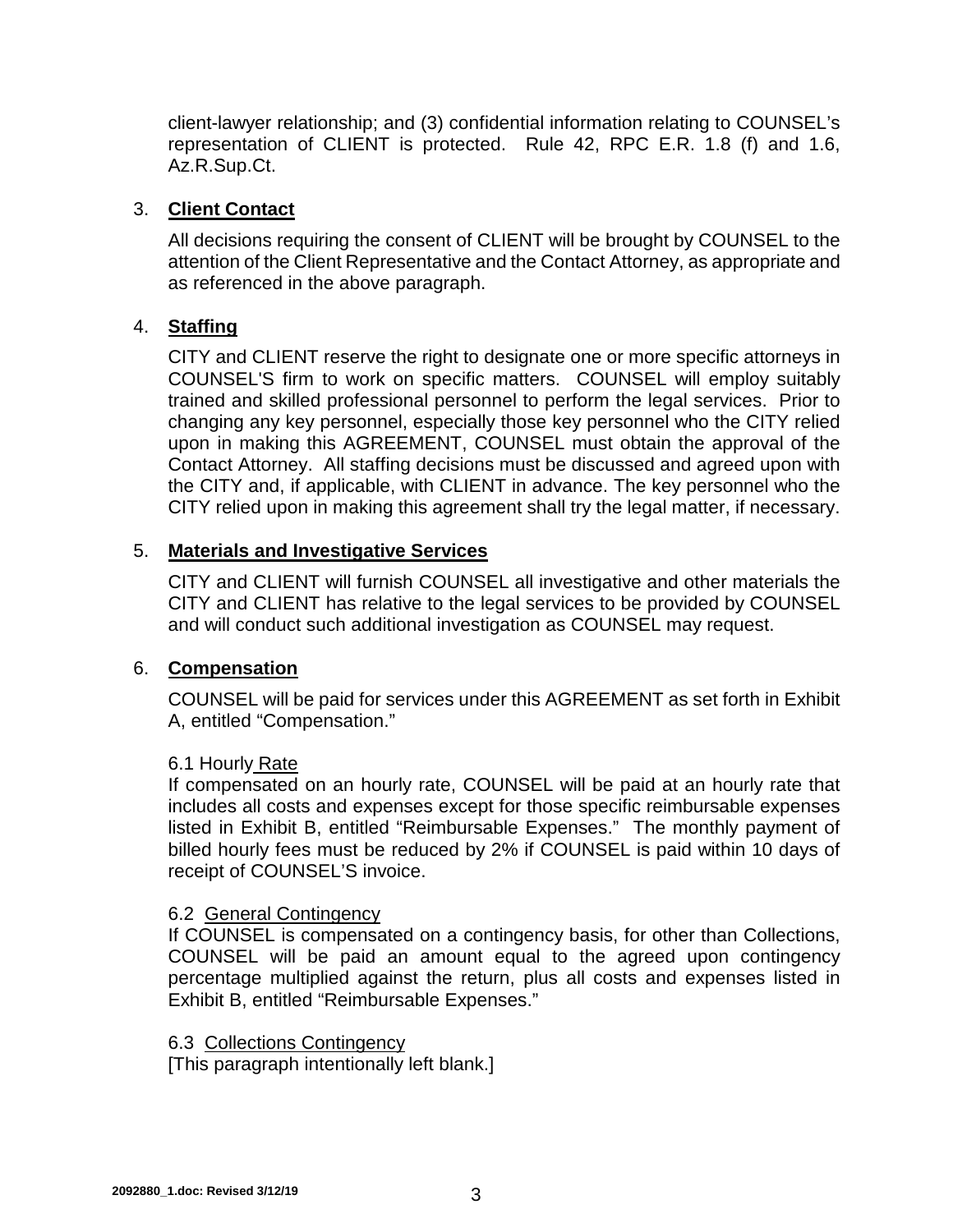## 6A. **Compensation for Arbitration Cases**

For cases billed on an hourly basis and deemed to be arbitrable under A.R.S. §12-133, COUNSEL will be paid a single lump sum as set forth in Exhibit A, entitled "Compensation." The lump sum includes all fees, costs, and expenses except for those specific reimbursable expenses listed in Exhibit B, entitled "Reimbursable Expenses."

The lump sum amount will apply for the term of this AGREEMENT and will not be renegotiated during the term of this AGREEMENT, except that COUNSEL will have the ability under this AGREEMENT to request the CITY and CLIENT to change the compensation designation to an hourly rate under paragraph 6 when unforeseen developments make continued billing under this paragraph unfair or unreasonable. CITY and CLIENT will not unreasonably deny such a request from COUNSEL.

## 7. **Reimbursement for Expenses**

COUNSEL will be reimbursed for approved expenditures where the expense is itemized in the invoice and COUNSEL provides the documentation supporting the invoiced amount.

All expenses must be billed at COUNSEL's actual out-of-pocket cost without any mark-up.

## 8. **Accounting and Auditing**

The CITY, the CLIENT, and their duly authorized representatives may access and examine all books, documents, papers, records, and other evidence reflecting all time charges, compensation and costs billed under this AGREEMENT. These materials must be made available at the office of COUNSEL at any reasonable time for inspection, audit, or reproduction until the expiration of five (5) years from the date of final payment under this AGREEMENT.

COUNSEL is prohibited from transmitting, or assisting in the transmission of, any billing information generated by COUNSEL under this AGREEMENT to any person or organization other than the CITY and CLIENT without the express written consent of the City Attorney.

# 9. **Hourly Billing – Paper Invoices**

COUNSEL will prepare invoices for services rendered and expenses incurred during the prior month on each matter handled. COUNSEL should submit monthly invoices on or before the 15<sup>th</sup> day of every month to get paid for that month; the CITY will not rush payments on late billings. The CITY tracks fees and expenditures by matter, and expects to receive a separate invoice for each matter billed. All billing will be in accordance with ABA Opinion No. 93-379. If mailed, the monthly invoices should be addressed to: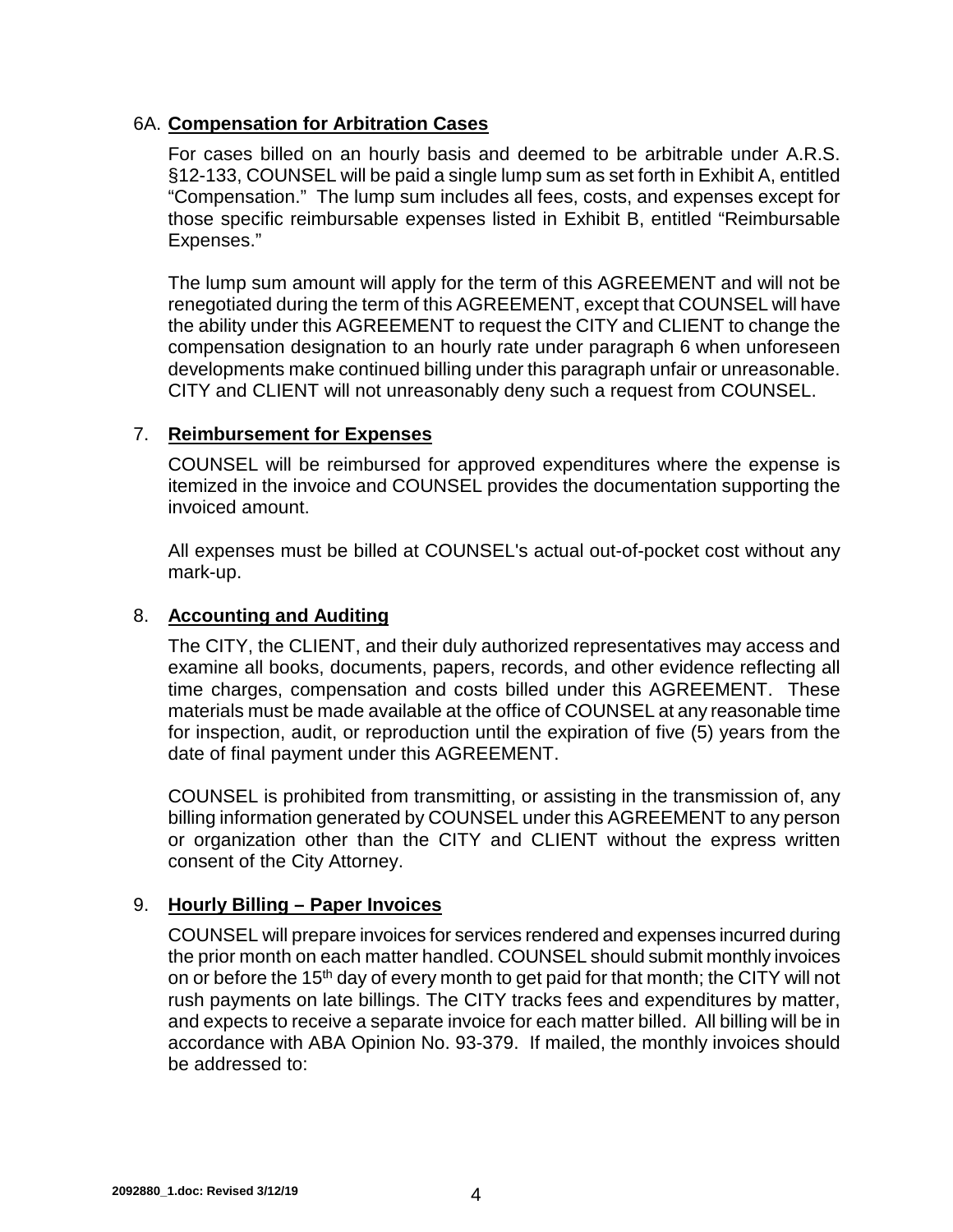### **ATTN: Outside Counsel Invoice Processor**

Office of the City Attorney 200 West Washington Street, Suite 1300 Phoenix, Arizona 85003-1611 602-262-6761

Each matter should be covered in a separate invoice in an easily understandable format. Each invoice should contain the following information: (1) this AGREEMENT No; (2) for liability defense cases, the Risk Management claim number, and for other matters, the department, project number, and project name; (3) the bill and invoice date; (4) the Matter Identification Number assigned to the matter; (5) the date and time of each activity billed; (6) the initials of the individual performing the activity; (7) the corresponding ABA task codes, (8) for each activity, a specific description of the work done sufficient to ascertain the work involved being mindful of the potential limitations under E.R. 1.8 in situations where CLIENT is not the CITY; and (9) a separate itemization of reimbursable disbursements and expenditures, including the corresponding ABA expense code for the expense, along with the supporting documentation.

Along with each paper invoice COUNSEL must also provide a separate Invoice Summary Page in the form and containing the information exhibited by Exhibit C, "Sample Invoice Summary Page".

#### 10. **Hourly Billing – Electronic Invoices**

If requested by the CITY or CLIENT, COUNSEL must become, at COUNSEL's sole expense, a subscriber to Acuity Management Solutions© (http://www.acuityelm.com) hereinafter "Acuity" and comply with Acuity's directions concerning the submission, review, and approval of monthly electronic invoices. COUNSEL will submit invoices electronically following the basic LEDES (Legal Electronic Data Exchange Standard) format as directed by Acuity, being mindful of the potential limitations under E.R. 1.8 in situations where CLIENT is not the CITY.

COUNSEL will contact Acuity directly concerning the costs associated with such a subscription and to arrange the necessary training.

If invoices are submitted electronically, then for purposes of calculating the CITY's and CLIENT's entitlement to the 2% discount referenced in ¶ 6, the date COUNSEL's invoice is received by the CITY and CLIENT will be the date when the invoice status is changed by COUNSEL to "For Approval." If invoices are not submitted electronically, then the invoice will be deemed to be received on the date the invoice is delivered by mail. Similarly, the date COUNSEL is paid by the CITY and CLIENT will be the date the payment is mailed to COUNSEL by the CITY and CLIENT.

#### 11. **Hourly Billing Restrictions**

Unless otherwise agreed to by the Contact Attorney: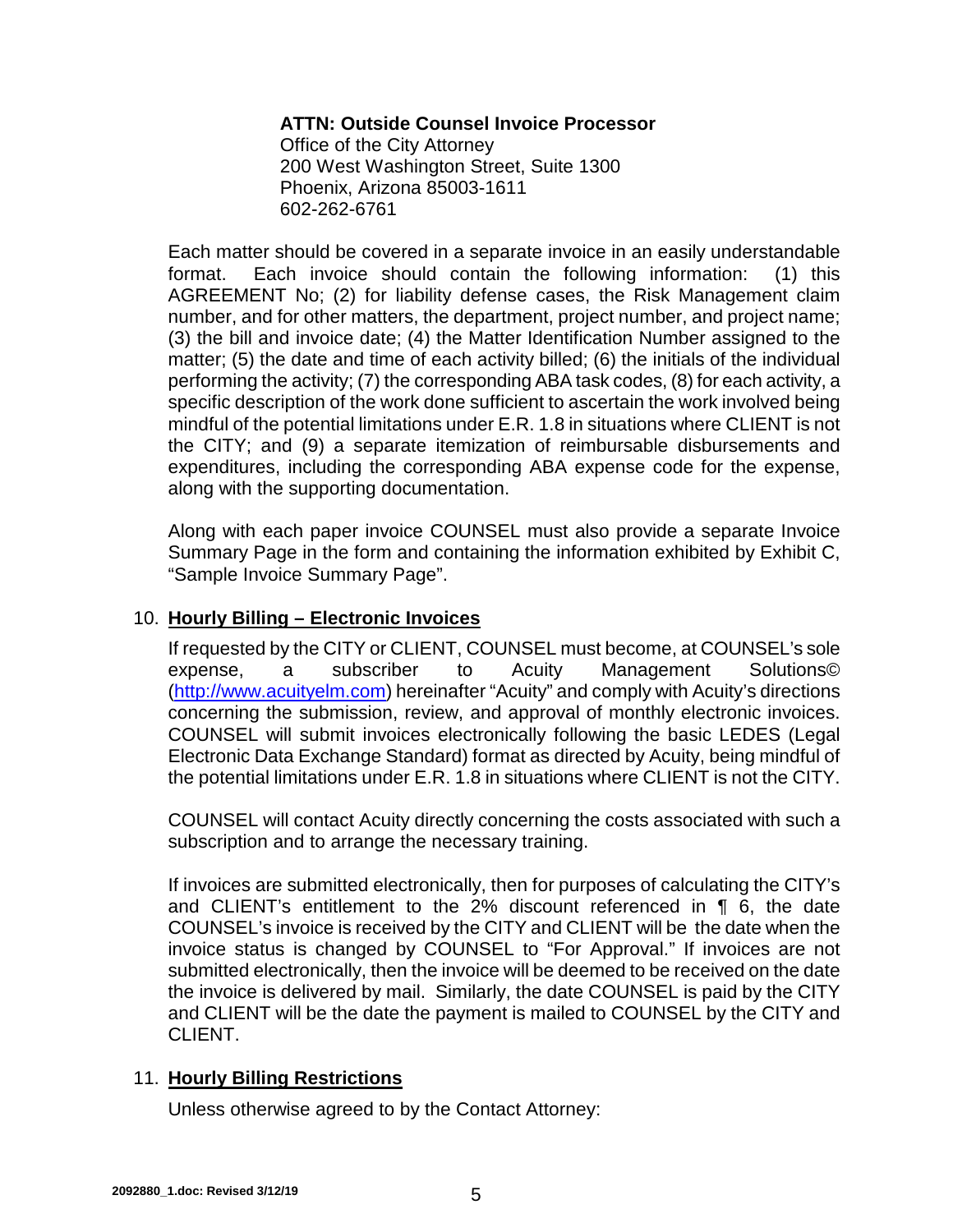- Only one billing professional may bill to attend meetings, depositions, and arguments.
- COUNSEL is not to bill for more than ten hours of any professional's time in any one day.
- COUNSEL is not to bill for more than ten hours of research on any one matter.
- Internal conferences are billable only by one of the participants.
- COUNSEL will not bill for more than two hours of travel time without Contact Attorney's prior approval.
- COUNSEL is not to bill the CITY in increments of less than 6 minutes (.1 hour).
- COUNSEL will be paid only for productive time that advances the interest of CLIENT.
- COUNSEL is not to bill for clerical time or other overhead expenses.

# 12. **Restrictions on Reimbursements**

Unless otherwise agreed to by the Contact Attorney:

- Reimbursement for expenses is limited to those specific reimbursable expenses listed in Exhibit B and entitled "Reimbursable Expenses".
- COUNSEL will not be reimbursed for any single expense greater than ONE THOUSAND DOLLARS (\$1,000).
- Travel expenditures of COUNSEL within Maricopa County will not be reimbursed. Mileage and parking will not be reimbursed.
- Airfare will be reimbursed at coach fare rates. Hotel accommodations will be reimbursed at commercial rates for non-resort facilities.
- Experts or consultants will be retained by COUNSEL on behalf of the CITY or CLIENT only after consultation with and approval by the Contact Attorney. COUNSEL is expected to pay the consultant for services provided and then submit an invoice for reimbursement.
- All experts and consultants must submit each bill similar to the format for outside counsel. The format includes itemized time, services, and expenses entries with all the supporting documentation attached.
- No contract or subcontract will be made by COUNSEL with any other person to furnish any work or services under this AGREEMENT without advance approval of the Contact Attorney.

# 13. **Fiscal Year**

CITY'S fiscal year begins July 1 and ends June 30 of each calendar year. CITY may only make payment for services rendered or costs encumbered during a fiscal year and for a period of 60 days immediately following the close of the fiscal year. Billings for services performed or costs incurred prior to the close of a fiscal year must be submitted within ample time to allow payment within this 60 day period.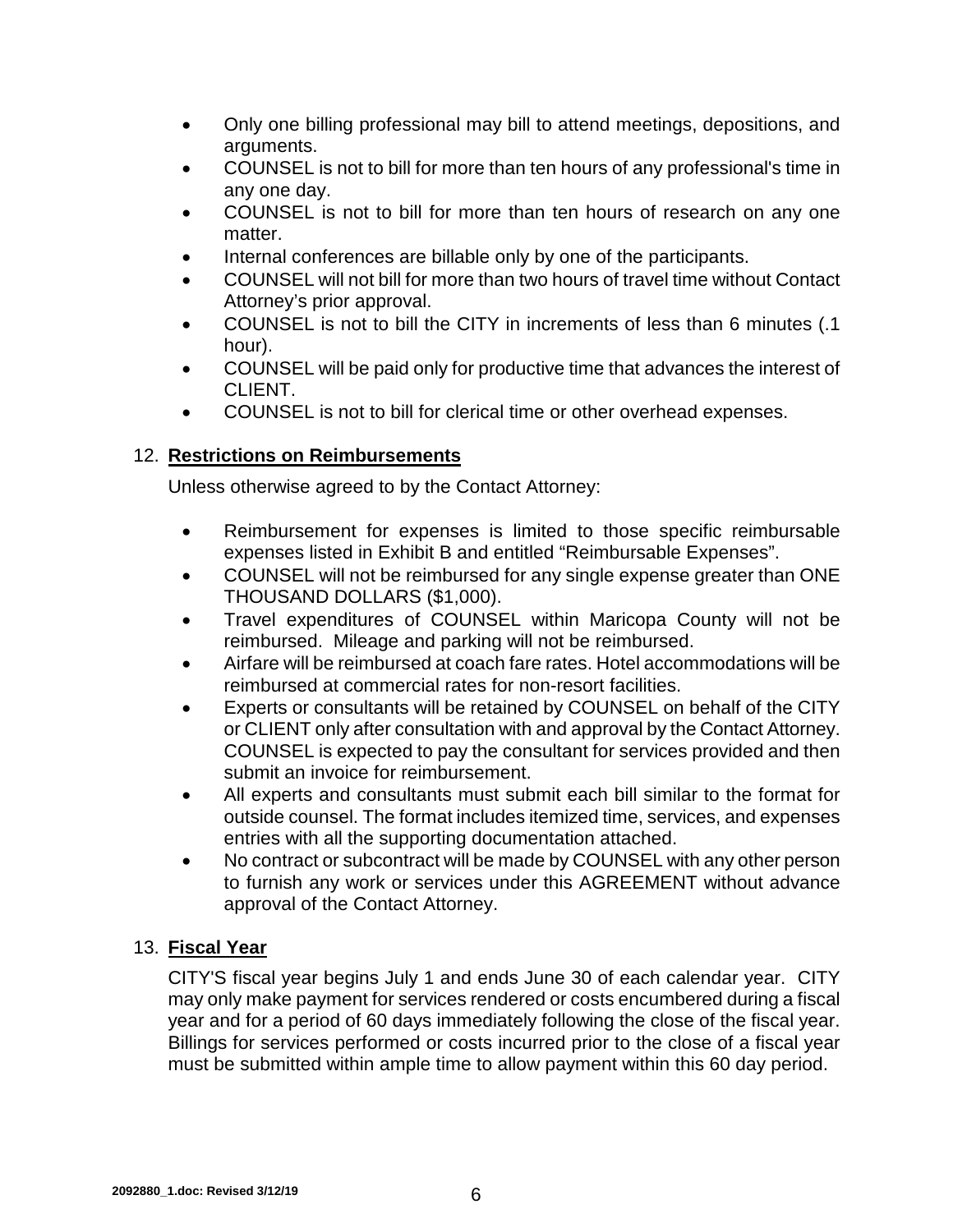## 14. **Final Payment**

The CITY will make final payment for all services performed and accepted within 60 days after COUNSEL has delivered to the CITY any final progress reports, documentation, materials, and evidence of costs and disbursement as required under this AGREEMENT.

## 15. **Conflict of Interest**

COUNSEL is retained by the CITY to represent the CITY and CLIENT only for the purposes and to the extent set forth in this AGREEMENT. COUNSEL will be free to dispose of such portion of COUNSEL'S entire time, energy, and skill as are not required to be devoted to the CITY and CLIENT in such a manner as COUNSEL sees fit and to such persons, firms or corporations as COUNSEL deems advisable. But COUNSEL must not engage in any representation of any nature, including legislative or administrative lobbying, which could appear or be adverse to the CLIENT or the CITY at the same time COUNSEL is representing the CLIENT or the CITY under this AGREEMENT. If any representation presents an ethical conflict of interest, and if a waiver is permitted, a waiver of the conflict must first be obtained before COUNSEL undertakes the representation. COUNSEL agrees to have established policies and procedures to avoid conflicts of interest and to protect the attorney-client privilege. COUNSEL will immediately bring all situations involving adverse representation, and all conflicts and potential conflicts, to the attention of the CLIENT, the CITY, and the City Attorney. These include situations that may be subject to the Rules of Professional Conduct and circumstances where COUNSEL would otherwise be expected to identify the CLIENT or the CITY as a party, a potential party, or a non-party at fault. COUNSEL hereby represents and warrants that there is no known conflict of interest existing between a client or potential client of COUNSEL and the CLIENT or the CITY as a result of this AGREEMENT. Before COUNSEL may undertake to represent parties in matters that may arise after execution of this AGREEMENT, which may present issues adverse to the CLIENT or the CITY, COUNSEL must present the circumstances of the matter to the CLIENT and the CITY and request a waiver of any ethical conflict of interest. Any conflict of interest that may arise as a result of COUNSEL'S representation of parties adverse to the CLIENT or the CITY will not be waived unless expressly stated in writing by the CLIENT and the CITY after full disclosure of the nature and extent of the conflict.

### 16. **Copies of Documents**

Throughout the course of the representation COUNSEL will seasonally furnish the Contact Attorney copies of all significant pleadings, discovery material, investigative, expert witness, transactional documents and other reports and correspondence (other than routine transmittal letters). All significant depositions and answers to interrogatories will be summarized promptly and furnished to the Contact Attorney. COUNSEL may also be asked to furnish such copies to CLIENT and the involved City Department(s) and insurance carrier(s). At the conclusion of COUNSEL's representation on any matter, COUNSEL will return the complete file to THE CITY as set forth in Paragraph 25, but may retain copies at COUNSEL's expense.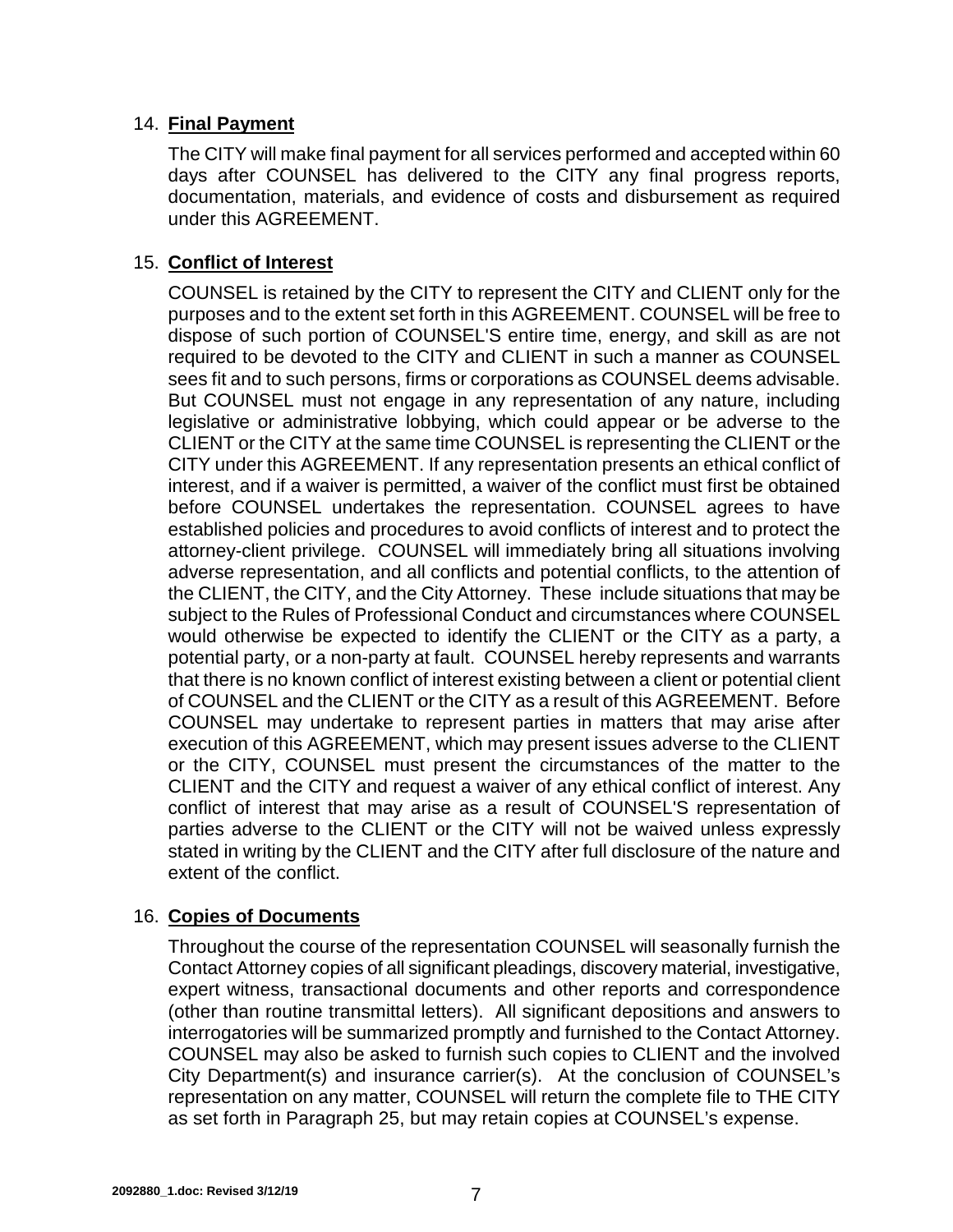## 17. **Budgeting**

COUNSEL may be asked by the CITY and CLIENT to submit a budget and strategic plan. The plan must include a description of the available options for handling the matter, the major steps likely to be involved, the timing and sequence of the major steps, the projected costs (within a narrow range) associated with each step and the likelihood of prevailing in percentages.

If COUNSEL has subscribed to Acuity, COUNSEL will submit budget and exposure information as directed by Acuity.

## 18. **Status Reports and Assessment of Exposure**

COUNSEL must keep CLIENT and the CITY fully and currently informed about the status of all matters and the import of that status. As soon as practical after receipt of any referral, and in civil cases governed by Rule 26.1, Arizona Rules of Civil Procedure, as soon as disclosure statements are exchanged, COUNSEL will evaluate in writing the merits of the disputed matter and COUNSEL'S assessment of the monetary exposure or potential recovery, if any, to the CLIENT and the CITY. COUNSEL will also make appropriate recommendations. COUNSEL will furnish subsequent monthly or quarterly status reports as directed by the Contact Attorney. Status reports should be addressed to the Client Representative and Contact Attorney and should briefly outline the status of the case or matter, emphasize significant developments, summarize depositions and discovery, and address settlement proposals. COUNSEL must promptly notify the CLIENT and the CITY of events significantly affecting exposure and recovery.

**COUNSEL will e-mail status reports and attach any important documents as .pdf images. A status report should precede any scheduled meeting where a comprehensive analysis of the case or matter is expected.**

Any significant document that is not routine, or that is to be provided to third parties, including the court or administrative agencies, will be sent to the CLIENT and the CITY with enough time so that CLIENT and the CITY may have a meaningful review of it prior to distribution. All final copies of documents and memoranda for which the CITY is charged must be sent to the CITY.

# 19. **Offers of Compromise**

COUNSEL must consider the possibility of resolving disputes through both traditional and nontraditional methods of alternative dispute resolution.

All offers of compromise must be promptly transmitted to the CLIENT and the CITY through the Client Representative and Contact Attorney together with COUNSEL'S recommendations. The CITY and CLIENT will be responsible for obtaining proper authority to accept a compromise or make a counteroffer. COUNSEL may be required to attend meetings to adequately explain the status of a matter before a regulatory body or in litigation.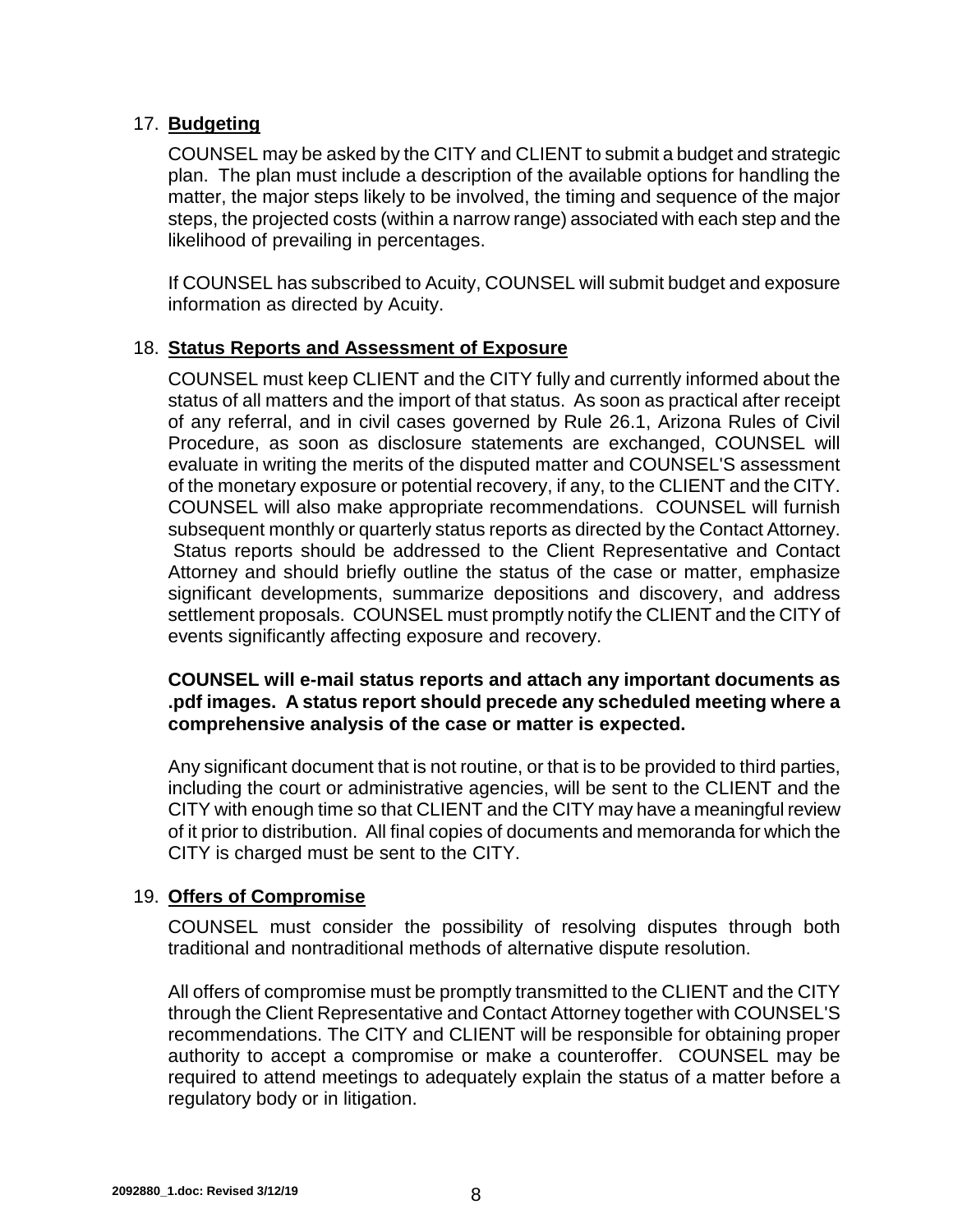### 20. **Notice**

Any notice, consent, or other communication ("Notice") required or permitted under this Agreement will be in writing and either delivered in person, sent by e-mail or facsimile transmission, deposited in the United States mail, postage prepaid, registered or certified mail, return receipt requested, or deposited with any commercial air courier or express service addressed to the Client Representative or Contact Attorney as appropriate.

#### 21. **Withdrawal of Counsel**

COUNSEL must request to withdraw from representation of the CLIENT or the CITY, or any department, officer, agent or employee thereof, when it would be ethically improper to continue the representation. If COUNSEL requests to withdraw, the request must be in writing to the City Attorney setting forth in detail the reasons COUNSEL must withdraw.

#### 22. **Special Counsel Designation**

It is expressly understood and agreed that COUNSEL is appointed as SPECIAL COUNSEL to the City Attorney for the purposes of carrying out the provisions of this AGREEMENT. However, COUNSEL agrees to act as co-counsel with the City Attorney in those matters where the City Attorney determines that it is advisable to do so.

#### 23. **Appeals**

No appeals or special actions may be filed without prior written approval of the CITY or CLIENT and the City Attorney.

### 24. **Confidentiality and Data Security**

All data, regardless of form, including originals, images and reproductions, prepared by, obtained by, or transmitted to COUNSEL in connection with this Agreement is confidential proprietary information owned by the CITY or CLIENT. Except as specifically provided in this Agreement, COUNSEL will not disclose data generated in the performance of the service to any third person without the prior written consent of the Contact Attorney, City Attorney, or Chief Counsel.

Personal identifying in formation, financial account information, or restricted CITY information, whether electronic format or hard copy, must be secured and protected at all times to avoid unauthorized access. At a minimum, COUNSEL must encrypt and password protect electronic files. This includes data saved to laptop computers, computerized devices or removable storage devices.

When personal identifying information, financial account information, or restricted CITY information, regardless of its format, is no longer necessary, the information must be redacted or destroyed through appropriate and secure methods that ensure the information cannot be viewed, accessed, or reconstructed.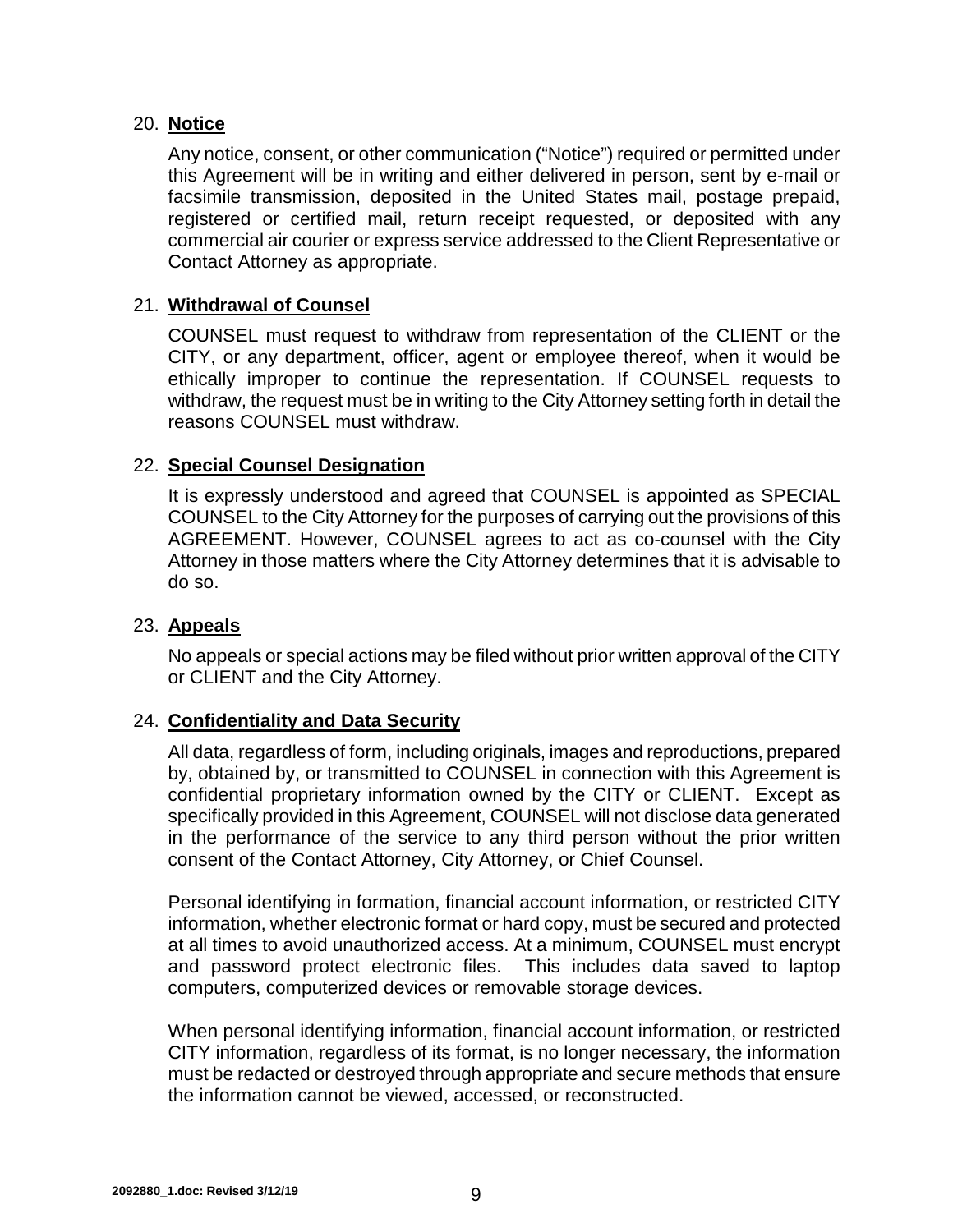In the event that data collected or obtained by COUNSEL in connection with this Agreement is believed to have been compromised, COUNSEL must notify the Contact Attorney, City Attorney, Chief Assistant City Attorney, or Chief Counsel immediately. COUNSEL agrees to reimburse the CITY for any costs incurred by the City to investigate potential breaches of this data and, where applicable, the cost of notifying individuals who may be impacted by the breach.

COUNSEL agrees that the requirements of this Section will be incorporated into all subcontractor/subconsultant agreements entered into by COUNSEL. It is further agreed that a violation of this Section will be deemed to cause irreparable harm that justifies injunctive relief in court. A violation of this Section may result in immediate termination of this Agreement without notice.

The obligations of COUNSEL under this Section survive the termination of this Agreement.

### 25. **Media Relations**

COUNSEL is not authorized by the CITY or CLIENT to comment publicly on CLIENT or CITY matters. All media inquiries should be directed to the Contact Attorney.

## 26. **Records Retention/Return**

At the conclusion of the matter, COUNSEL will notify the Contact Attorney that the matter is closed and prepare the file for shipment as set forth in Exhibit D.

# 27. **Other Contracts**

CITY and CLIENT have the right to let other contracts in connection with work under this AGREEMENT and COUNSEL will cooperate with any other contractor.

# 28. **Compliance with Laws and Regulations**

COUNSEL must comply with all applicable federal and State statutes, City ordinances, executive orders, and regulations. In particular COUNSEL agrees to comply with all legal requirements relating to civil rights and non-discrimination in employment.

COUNSEL understands and acknowledges the applicability to COUNSEL of the Immigration Reform and Control Act of 1986 (IRCA). COUNSEL agrees to comply with the IRCA in performing under this AGREEMENT and to permit CITY inspection of personnel records to verify such compliance.

# 29. **Lawful Presence Requirement**

Pursuant to A.R.S. §§ 1-501 and -502, the City of Phoenix is prohibited from awarding a contract to any natural person who cannot establish that he or she is lawfully present in the United States. In order to establish lawful presence, this person must produce qualifying identification and sign a City-provided affidavit affirming that the identification provided is genuine. This requirement will be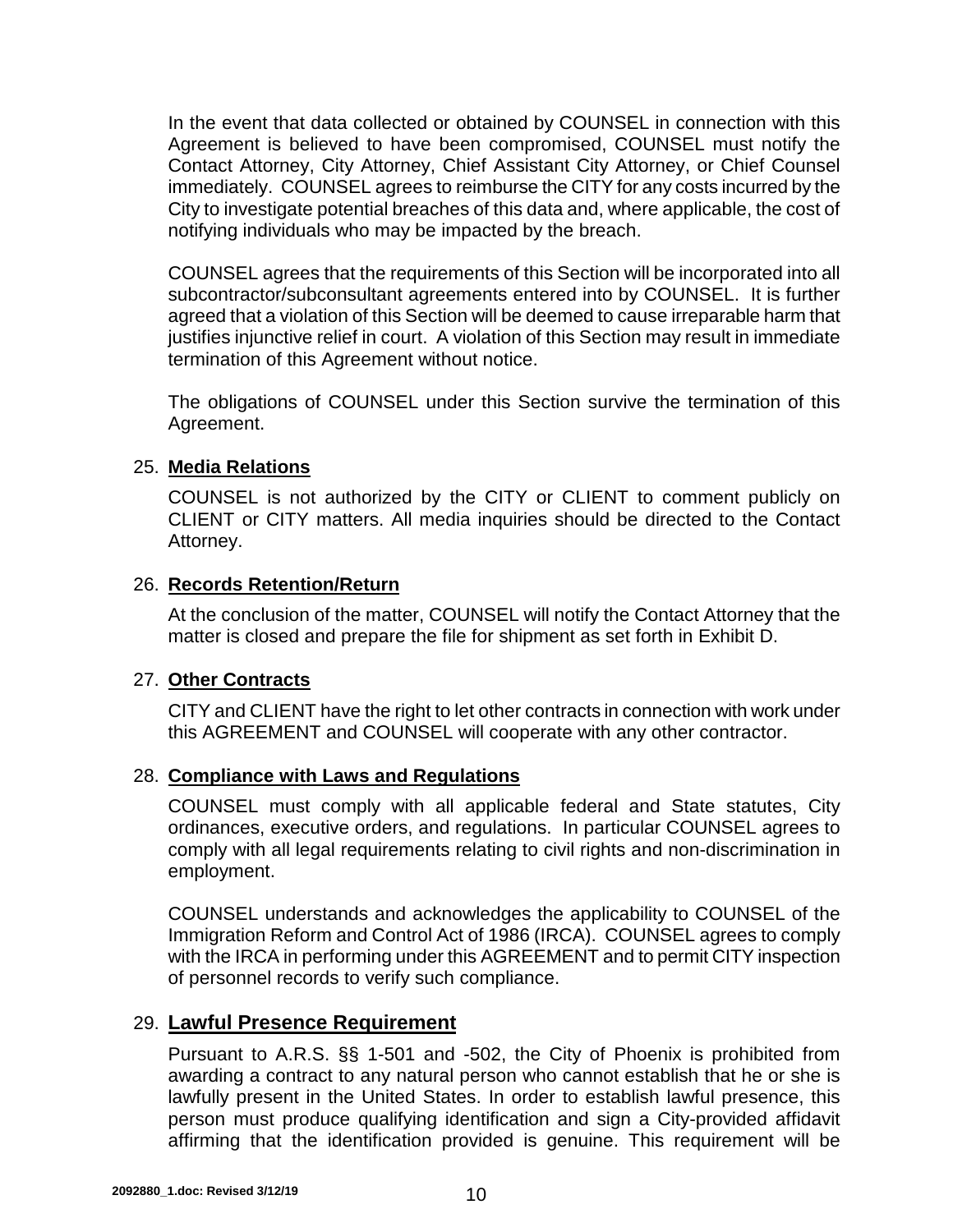imposed at the time of contract award. In the event the prevailing responder is unable to satisfy this requirement, the City will offer the award to the next-highest scoring responder. The law does not apply to fictitious entities such as corporations, partnerships and limited liability companies.

## 30. **Legal Worker Requirements**

CITY is prohibited by A.R.S. § 41-4401 from awarding an agreement to any contractor who fails, or whose subcontractors fail, to comply with A.R.S. § 23- 214(A). Therefore, COUNSEL agrees that:

COUNSEL and each subcontractor it uses warrants their compliance with all federal immigration laws and regulations that relate to their employees and their compliance with § 23-214, subsection A.

A breach of warranty under paragraph 1 will be deemed a material breach of the Agreement and is subject to penalties up to and including termination of the Agreement.

CITY retains the legal right to inspect the papers of COUNSEL or subcontractor employee(s) who work(s) under this Agreement to ensure that COUNSEL or subcontractor is complying with the warranty under paragraph 1.

### 31. **Contractor and Subcontractor Worker Background Screening**

### 31.1 **Contract Worker Background Screening**

COUNSEL agrees that all COUNSEL'S contract workers and subcontractors (collectively "Contract Worker(s)") that COUNSEL furnishes to the City pursuant to this Agreement will be subject to background and security checks and screening (collectively "Background Screening") at COUNSEL'S sole cost and expense as set forth in this Section. The Background Screening provided by COUNSEL will comply with all applicable laws, rules and regulations. COUNSEL further agrees that the Background Screening required in this Section is necessary to preserve and protect public health, safety and welfare.

### 31.2 **Background Screening Risk Level**

The City has established two levels of risk: Standard and Maximum risk. If the scope of work changes, the City may amend the level of risk, which could require the Contractor to incur additional contract costs to obtain background screens or badges. The current risk level and background screening required is **STANDARD RISK LEVEL**.

# 31.3 **Standard Risk Level**

A standard risk background screening will be performed when the Contract Worker's work assignment will:

- 31.2.1 require a badge or key for access to City facilities; or
- 31.2.2 allow any access to sensitive, confidential records, personal identifying information or restricted City information; or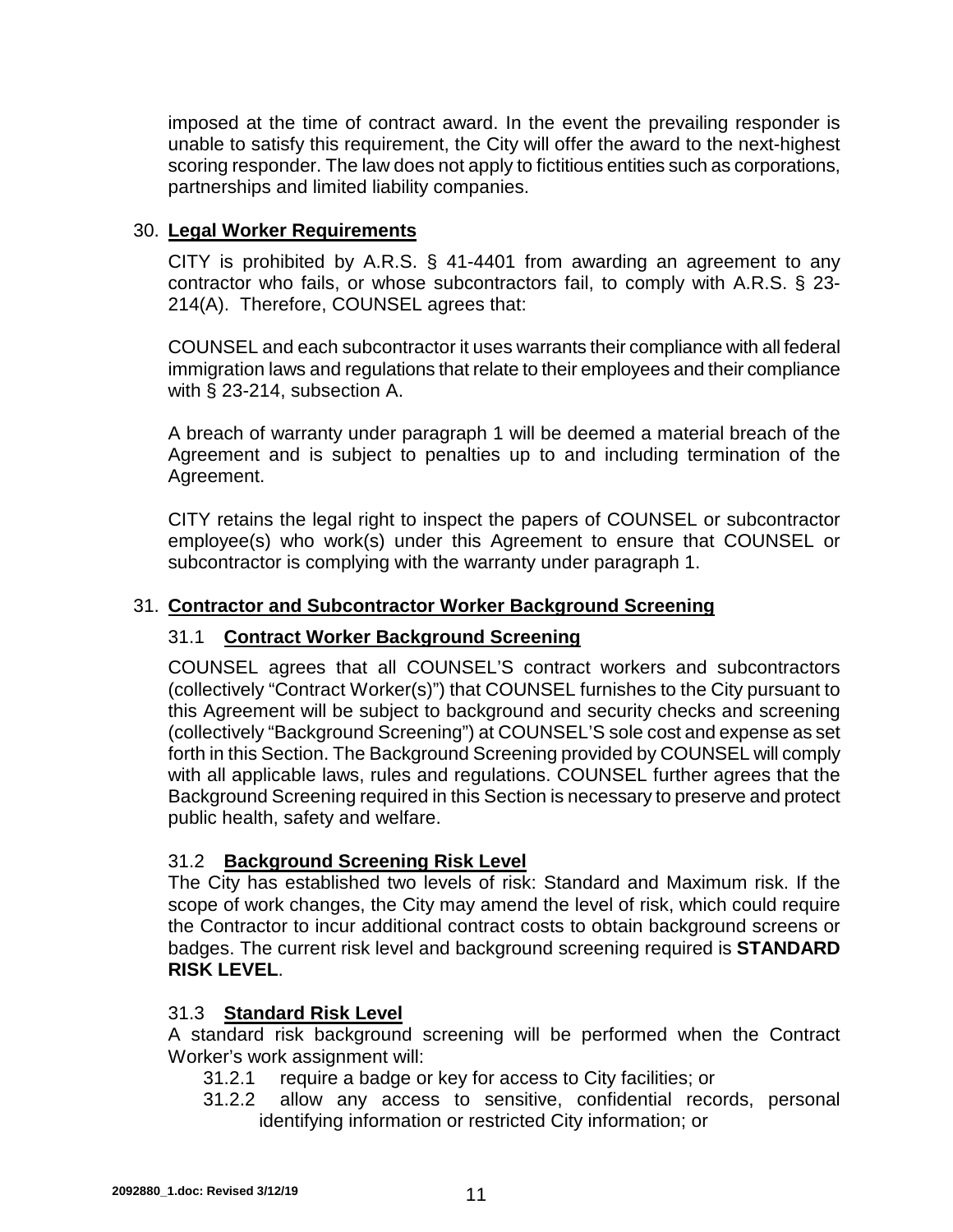31.2.3 allow unescorted access to City facilities during normal and nonbusiness hours.

### 31.4 **Requirements**

The background screening for this standard risk level will include a background check for real identity/legal name and will include felony and misdemeanor records from any county in the United States, the state of Arizona, plus any other jurisdiction where the Contractor worker has lived at any time in the preceding seven years from the Contract Worker's proposed date of hire.

## 31.5 **Contractor Certification; City Approval of Background Screening**

- 31.5.1 Unless otherwise provided for in the Scope, COUNSEL will be responsible for:
	- 31.5.1.1 determining whether Contract Worker(s) are disqualified from performing work for the City for standard risk level background checks; and,
	- 31.5.1.2 for reviewing the results of the background check every five years; and,
	- 31.5.1.3 to engage in whatever due diligence is necessary to make the decision on whether to disqualify a Contract Worker; and,
	- 31.5.1.4 Submitting the list of qualified Contract Workers to the contracting department.
- 31.5.2 Background check requirements are waived and deemed satisfied if COUNSEL is a member in good standing of the State Bar of Arizona.
- 31.5.3 For sole proprietors, the Contractor must comply with the background check for himself and any business partners, or members or employees who will assist on the contract and for whom the requirements of the Agreement apply.

31.5.4 By executing this agreement, Contractor certifies and warrants that Contractor has read the background screening requirements and criteria in this section, and that all background screening information furnished to the City is accurate and current. Also, by executing this agreement, Contractor further certifies and warrants that Contractor has satisfied all background screening requirements for the standard risk background screening, and verified legal worker status, as required.

## 31.6 **Terms of This Section Applicable to all of COUNSEL'S Contracts and Subcontracts**

COUNSEL will include the terms of this Section for Contract Worker Background Screening in all contracts and subcontracts for services furnished under this Agreement including, but not limited to, supervision and oversight services.

# 31.7 **Materiality of Background Screening Requirements; Indemnity**

The Background Screening requirements of this Section are material to City's entry into this Agreement and any breach of this Section by COUNSEL will be deemed a material breach of this Agreement. In addition to the indemnity provisions set forth in Section 35 of this Agreement, COUNSEL will defend, indemnify and hold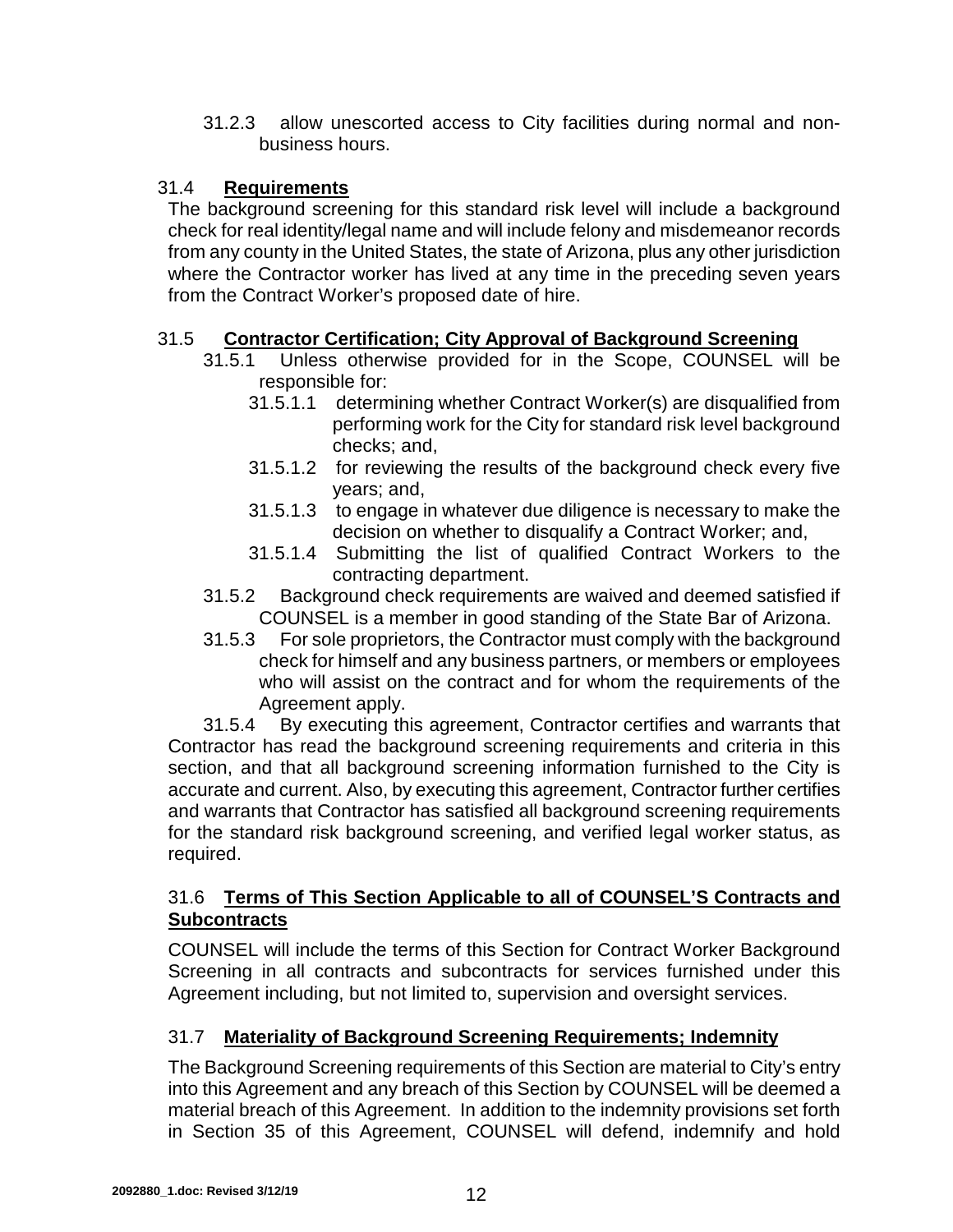harmless the City for any and all Claims (as defined in Section 35) arising out of this Background Screening Section including, but not limited to, the disqualification of a Contract Worker by COUNSEL or the City for failure to satisfy this Section. The background screening requirements are the minimum requirements for the Agreement. The City in no way warrants that these minimum requirements are sufficient to protect COUNSEL from any liabilities that may arise out of the Contractor Worker's services under this Agreement or failure to comply with this section. Therefore, COUNSEL and its Contract Workers will take any reasonable, prudent and necessary measures to preserve and protect public health, safety and welfare when providing services under this Agreement.

## 31.8 **Continuing Duty; Audit**

COUNSEL'S obligations and requirements that Contract Workers satisfy this Background Screening Section will continue throughout the entire term of this Agreement. COUNSEL will maintain all records and documents related to all Background Screenings and the City reserves the right to audit COUNSEL'S compliance with this Section pursuant to Section 8.

## 32. **Waiver**

The failure of the CITY or the CLIENT at any time to require performance of any provision of this AGREEMENT in no way affects the CITY'S or the CLIENT'S right to subsequently enforce that provision. Nor will the waiver of any succeeding breach of the provision act as a waiver of the provision itself.

### 33. **Termination**

The CITY or the CLIENT may terminate this AGREEMENT in whole or in part at any time, for any reason or for no reason, without penalty or further obligation. COUNSEL will be paid at a rate equal to the agreed compensation for requested legal services rendered and reimbursed for authorized expenses actually incurred as of the date of the termination after the City Attorney or the City Council approves payment. This payment for services performed constitutes the total compensation due to COUNSEL for termination. COUNSEL will deliver to the City Attorney a complete set of all materials, information, and data required or prepared by COUNSEL as of the termination date. All of the materials, information, and data constitute the CITY'S property and must be delivered to the City Attorney at termination or completion of services.

### 34. **Indemnification Clause**

Contractor ("Indemnitor") must indemnify, defend, save and hold harmless the City of Phoenix and its officers, officials, agents, and employees ( "Indemnitee") from and against any and all claims, actions, liabilities, damages, losses, or expenses (including court costs, attorneys' fees, and costs of claim processing, investigation and litigation) ( "Claims") caused, or alleged to be caused, in whole or in part, by the wrongful, negligent or willful acts, or errors or omissions of COUNSEL or any of its owners, officers, directors, agents, employees or subcontractors in connection with this Contract. This indemnity includes any Claims arising out of or recovered under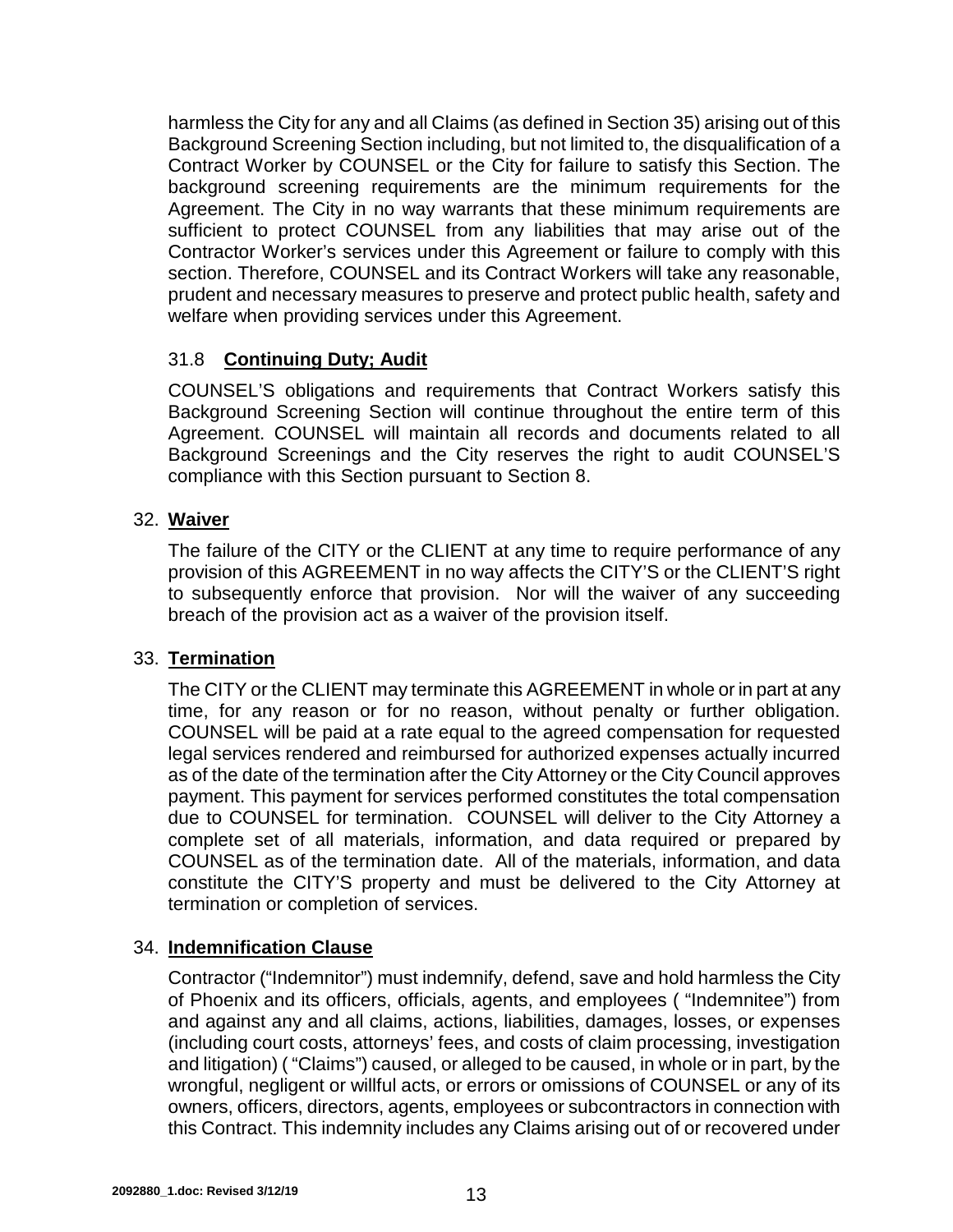the Workers' Compensation Law or arising out of the failure of COUNSEL to conform to any federal, state or local law, statute, ordinance, rule, regulation or court decree. COUNSEL must indemnify Indemnitee from and against any and all Claims, except where it is proven that those claims are a result solely from Indemnitee's own negligent or willful acts or omissions. COUNSEL will be responsible for primary loss investigation, defense and judgment costs where this indemnification applies. In consideration of the award of this Contract, COUNSEL agrees to waive all rights of subrogation against Indemnitee for losses arising from the work performed by COUNSEL for the City. The obligations of COUNSEL under this provision survive the termination or expiration of this Contract.

### 35.**INSURANCE REQUIREMENTS:**

COUNSEL and subcontractors must procure insurance against claims that may arise from or relate to performance of the work hereunder by COUNSEL and its agents, representatives, employees and subconsultants. COUNSEL and subcontractors must maintain that insurance until all of their obligations have been discharged, including any warranty periods under this Contract.

These insurance requirements are minimum requirements for this Contract and in no way limit the indemnity covenants contained in this Contract. The City in no way warrants that the minimum limits stated in this section are sufficient to protect the COUNSEL from liabilities that might arise out of the performance of the work under this contract by the COUNSEL, its agents, representatives, employees or subcontractors and COUNSEL is free to purchase additional insurance as may be determined necessary.

1.1. **MINIMUM SCOPE AND LIMITS OF INSURANCE**: COUNSEL must provide coverage with limits of liability not less than those stated below. An excess liability policy or umbrella liability policy may be used to meet the minimum liability requirements provided that the coverage is written on a "following form" basis.

# 1.1.1. **Commercial General Liability – Occurrence Form**

Policy must include bodily injury, property damage and broad form contractual liability coverage.

| General Aggregate                         | \$2,000,000 |
|-------------------------------------------|-------------|
| Products – Completed Operations Aggregate | \$1,000,000 |
| Personal and Advertising Injury           | \$1,000,000 |
| Each Occurrence                           | \$1,000,000 |

The policy must be endorsed to include the following additional insured language: "The City of Phoenix is named as an additional insured with respect to liability arising out of the activities performed by, or on behalf of the COUNSEL."

# 1.1.2. **Automobile Liability**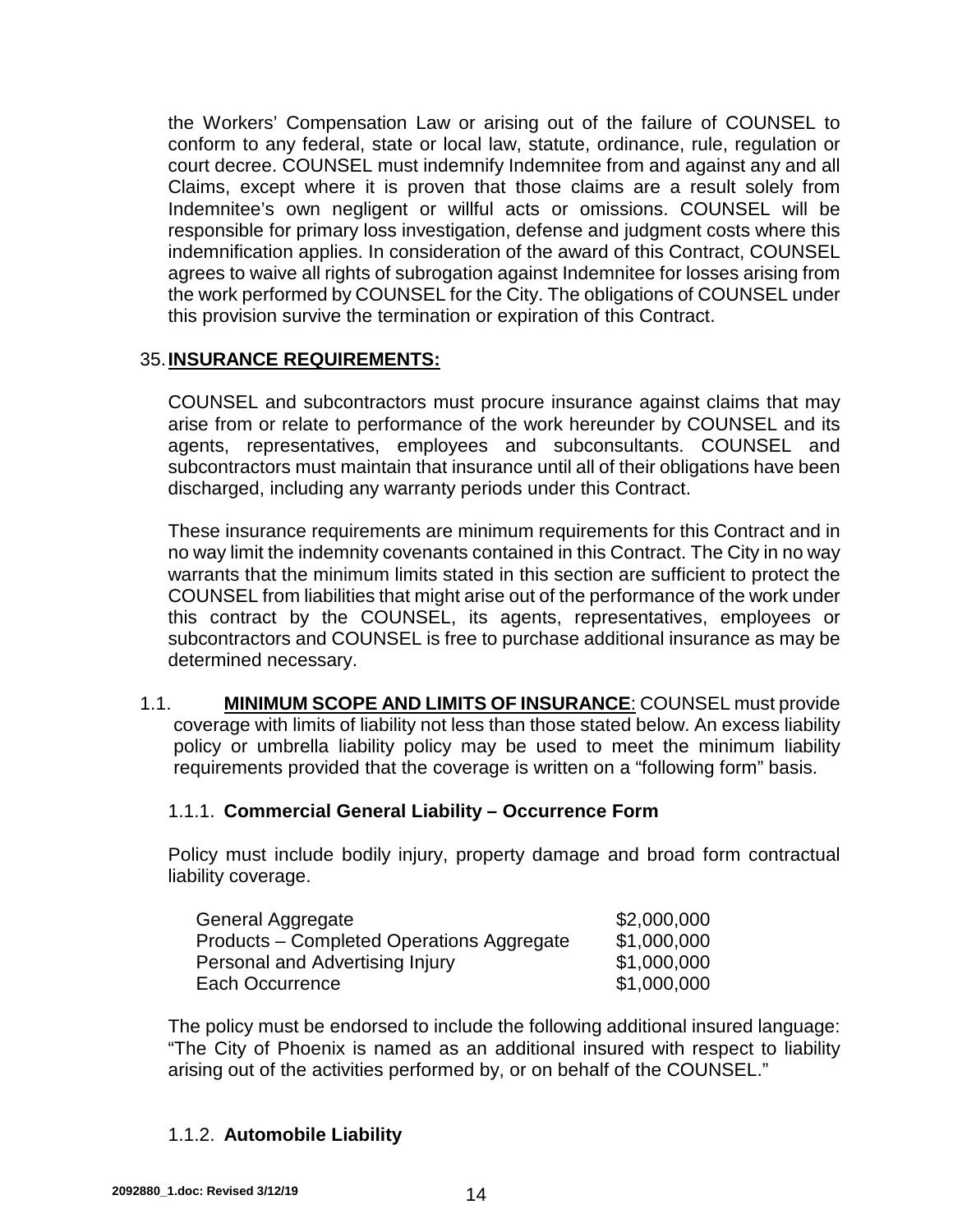Bodily Injury and Property Damage coverage for any owned, hired, and non-owned vehicles used in the performance of this Contract.

Combined Single Limit (CSL) \$1,000,000

The policy must be endorsed to include the following additional insured language: "The City of Phoenix is named as an additional insured with respect to liability arising out of the activities performed by, or on behalf of the COUNSEL, including automobiles owned, leased, hired or borrowed by the COUNSEL."

### 1.1.3. **Worker's Compensation and Employers' Liability**

| Statutory |
|-----------|
|           |
| \$100,000 |
| \$100,000 |
| \$500,000 |
|           |

- Policy must contain a waiver of subrogation against the City of Phoenix.
- This requirement does not apply when a contractor or subcontractor is exempt under A.R.S. 23-902(E), **AND** when such contractor or subcontractor executes the appropriate sole proprietor waiver form.

### 1.1.4. **Professional Liability (Errors and Omissions Liability)**

The policy must cover professional misconduct or lack of ordinary skill for those positions defined in the Scope of Services of this contract.

| Each Claim       | \$1,000,000 |
|------------------|-------------|
| Annual Aggregate | \$1,000,000 |

In the event that the professional liability insurance required by this Contract is written on a claims-made basis, COUNSEL warrants that any retroactive date under the policy must precede the effective date of this Contract; and that either continuous coverage will be maintained or an extended discovery period will be exercised for a period of two (2) years beginning at the time work under this Contract is completed.

- 2. **ADDITIONAL INSURANCE REQUIREMENTS:** The policies must include, or be endorsed to include, the following provisions:
	- 2.1. On insurance policies where the City of Phoenix is named as an additional insured, the City of Phoenix is an additional insured to the full limits of liability purchased by the COUNSEL even if those limits of liability are in excess of those required by this Contract.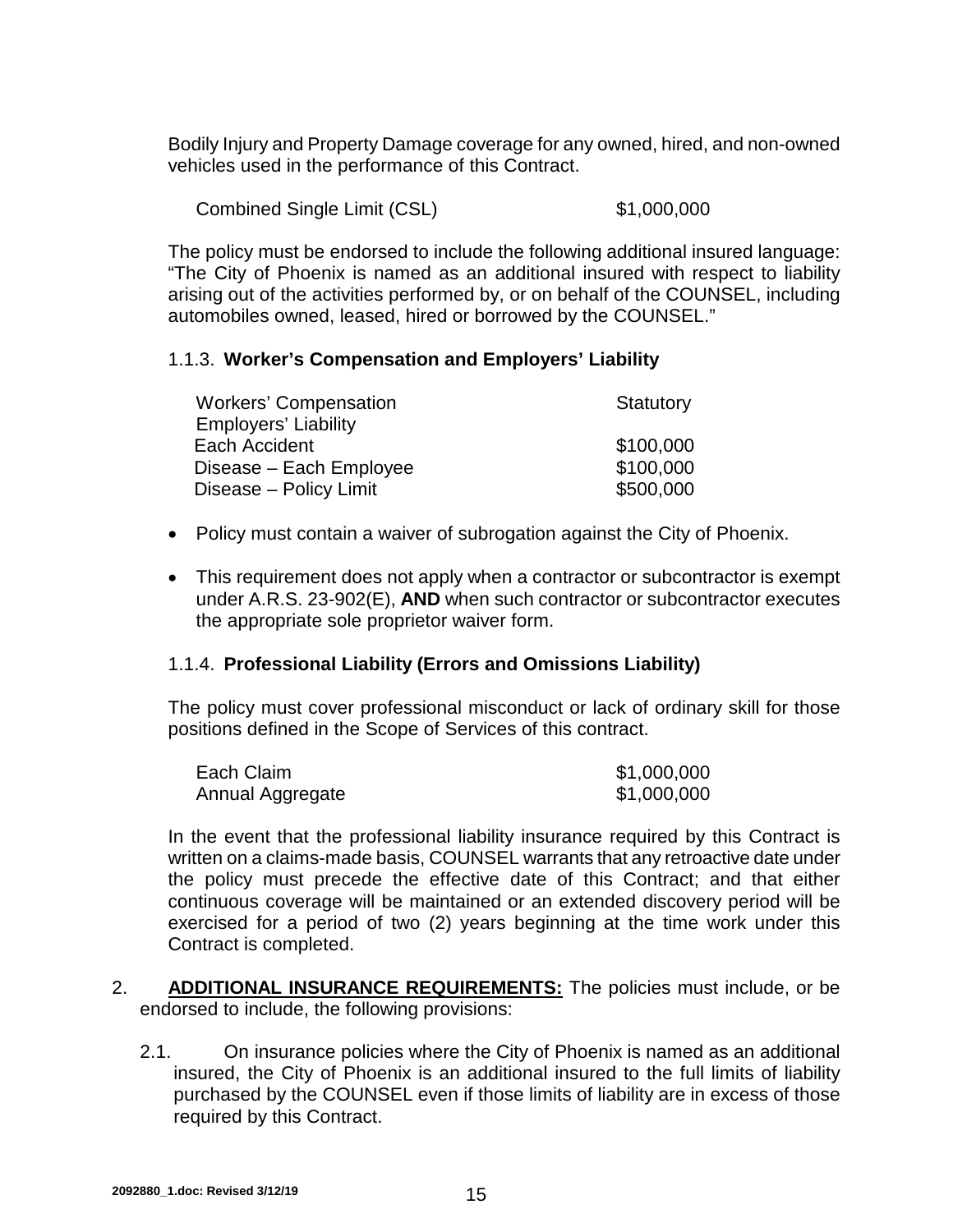- 2.2. The Contractor's insurance coverage must be primary insurance and noncontributory with respect to all other available sources.
- 3. **NOTICE OF CANCELLATION:** For each insurance policy required by the insurance provisions of this Contract, the COUNSEL must provide to the City, within 2 business days of receipt, a notice if a policy is suspended, voided or cancelled for any reason. Such notice must be mailed, emailed, hand delivered or sent by facsimile transmission to **(City of Phoenix Department Representative's Name & Address & Fax Number).**
- 4. **ACCEPTABILITY OF INSURERS:** Insurance is to be placed with insurers duly licensed or authorized to do business in the state of Arizona and with an "A.M. Best" rating of not less than B+ VI. The City in no way warrants that the above-required minimum insurer rating is sufficient to protect the COUNSEL from potential insurer insolvency.
- 5. **VERIFICATION OF COVERAGE:** COUNSEL must furnish the City with certificates of insurance (ACORD form or equivalent approved by the City) as required by this Contract. The certificates for each insurance policy are to be signed by a person authorized by that insurer to bind coverage on its behalf*.*

All certificates and any required endorsements are to be received and approved by the City before work commences. Each insurance policy required by this Contract must be in effect at or prior to commencement of work under this Contract and remain in effect for the duration of the project. Failure to maintain the insurance policies as required by this Contract or to provide evidence of renewal is a material breach of contract.

All certificates required by this Contract must be sent directly to **(City Department Representative's Name and Address)**. The City project/contract number and project description must be noted on the certificate of insurance. The City reserves the right to require complete, certified copies of all insurance policies required by this Contract at any time**. DO NOT SEND CERTIFICATES OF INSURANCE TO THE CITY'S RISK MANAGEMENT DIVISION.**

- 6. **SUBCONTRACTORS:** COUNSELS' certificate(s) must include all subcontractors as additional insureds under its policies **or** COUNSEL must furnish to the City separate certificates and endorsements for each subcontractor. All coverages for subcontractors must be subject to the minimum requirements identified above.
- 7. **APPROVAL:** Any modification or variation from the insurance requirements in this Contract must be made by the Law Department, whose decision is final. Such action will not require a formal Contract amendment but may be made by administrative action.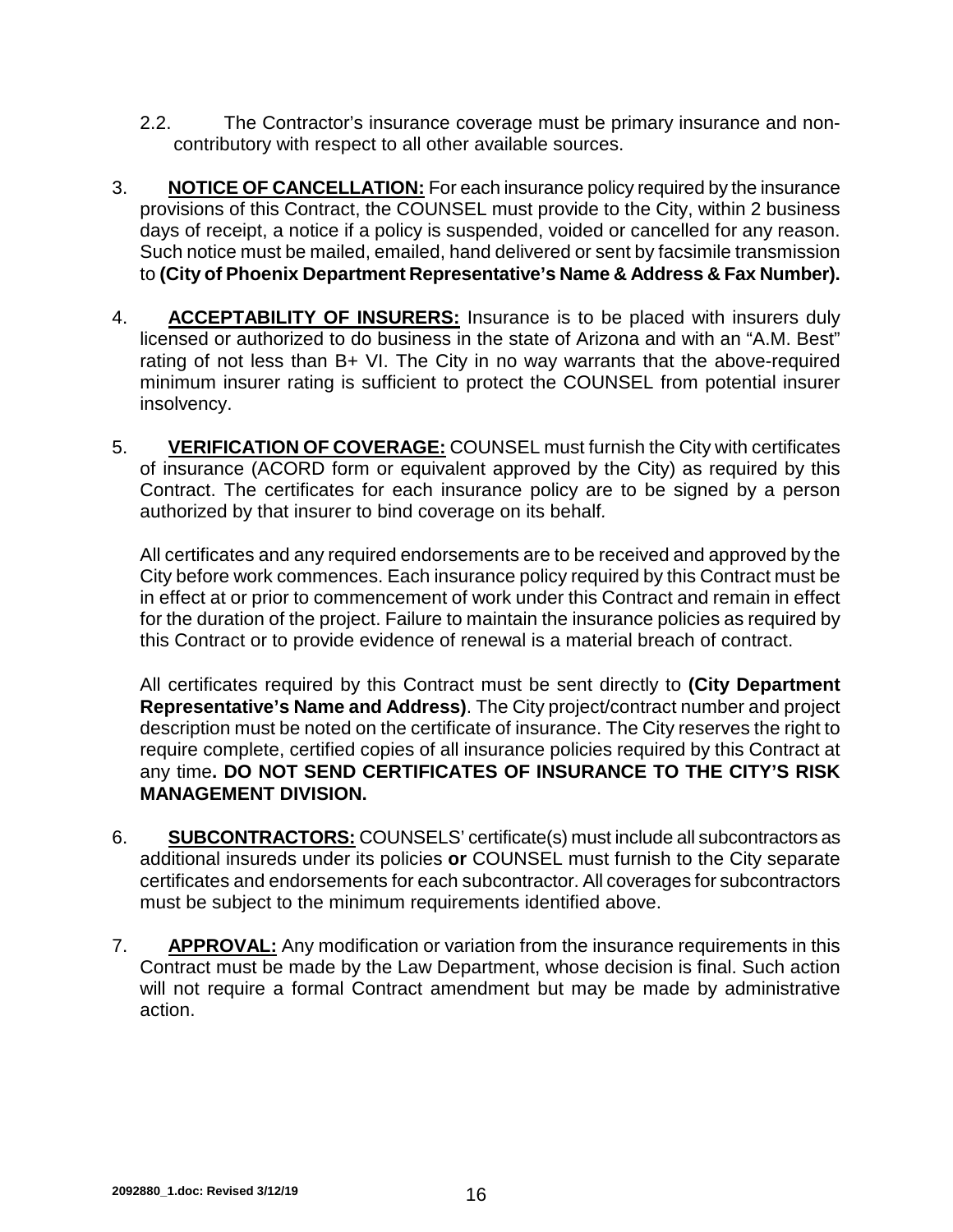### 36. **Advertising and Promotion**

The name of the City of Phoenix and, if applicable, of CLIENT, will not be used in any advertising or other promotional context by COUNSEL without prior written approval of the City Attorney.

## 37. **Non-Assignability**

This Agreement is in the nature of a personal services agreement, and COUNSEL will have no power to assign its rights and obligations under this AGREEMENT without the prior written consent of the CITY and of the CLIENT. Any attempt to assign the AGREEMENT without this prior written consent is void.

An essential consideration provided to the CITY and CLIENT by COUNSEL to induce the CITY and CLIENT to enter into the AGREEMENT is the ability of the CITY and CLIENT to assign work to COUNSEL'S principal attorneys. Therefore, if a principal attorney severs his or her relationship with COUNSEL, or otherwise becomes unavailable to carry out COUNSEL's duties under this AGREEMENT for an extended period of time (as determined in the CITY'S or CLIENT'S sole discretion), then the CITY and CLIENT may, without notice, immediately terminate this AGREEMENT.

## 38. **Entire Agreement**

It is expressly agreed that this written AGREEMENT embodies the entire AGREEMENT of the parties in relation to the subject matter, and that no understanding or agreements, verbal or otherwise, in relation thereto, exist between the parties, except as herein expressly set forth. To the extent there is any conflict between the terms of this AGREEMENT and any LOE entered into between COUNSEL and the CITY and CLIENT, the LOE will be controlling.

### 39. **Governing Laws**

It is the expressed intention of the parties thereto that this AGREEMENT and all terms hereof will be in conformity with and governed by the laws of the City of Phoenix and the State of Arizona, both as to interpretation and performance. Any action to enforce or interpret this AGREEMENT will be brought only in a court located in Maricopa County, Arizona.

### 40. **Independent Contractor**

The parties agree that COUNSEL is providing the Services under this AGREEMENT on a part-time and temporary basis and that the relationship created by this AGREEMENT is that of independent contractor. Neither Counsel nor any of Counsel's agents, employees or helpers will be deemed to be the CITY'S employee, agent, or servant. The CITY is interested only in the results obtained under this AGREEMENT; the manner, means and mode of completing the AGREEMENT are under COUNSEL'S sole control.

This AGREEMENT is not intended to constitute, create, give rise to, or otherwise recognize a joint venture, partnership or formal business association or organization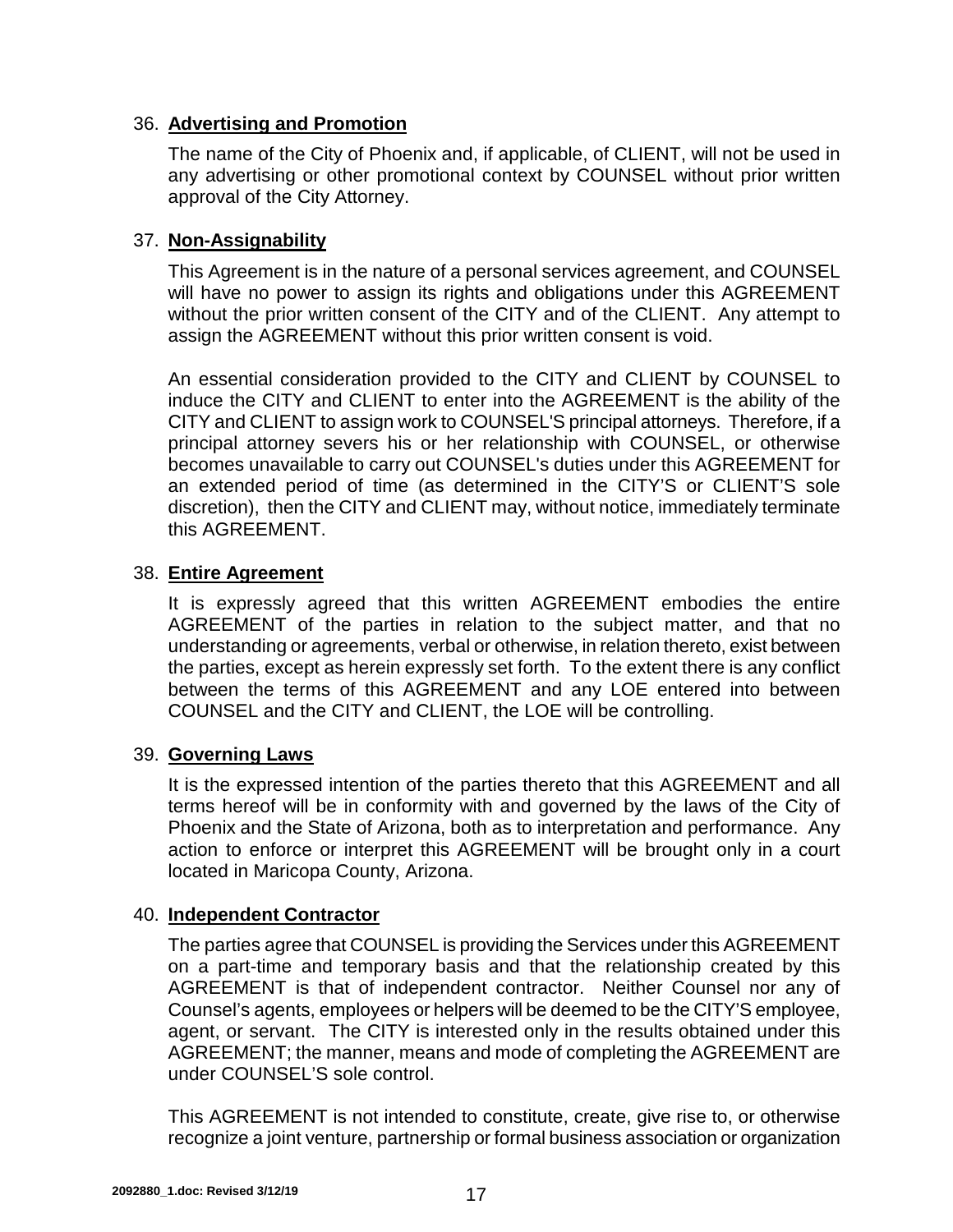of any kind, and the rights and obligations of the parties will be only those expressly set forth in this AGREEMENT. The parties agree that no individual performing under this AGREEMENT on behalf of COUNSEL will be considered a city employee, and that no rights of city civil service, city retirement or city personnel rules will accrue to such individual. COUNSEL will have total responsibility for all salaries, wages, bonuses, retirement, withholdings, worker's compensation, other employee benefits, and all taxes and premiums appurtenant thereto concerning such individuals and will save and hold harmless the CITY with respect thereto.

### 41. **Cancellation**

This AGREEMENT is subject to cancellation by the CITY pursuant to Arizona Revised Statutes Annotated § 38-511.

### 42. **Electronic Communication**

CITY expects COUNSEL to provide a specific electronic mail address, accessible from or through the Internet that will allow direct communication between CITY and CLIENT and the attorney assigned to provide legal services for a particular matter.

## 43. **Third-Party Beneficiaries**

This AGREEMENT and all services provided by COUNSEL are intended to benefit the corporate and municipal interests of the CITY and CLIENT alone, and no other person will claim any implied right, benefit or interest in such services.

### 44. **Term**

This AGREEMENT expires on June 30, 2021, unless mutually extended by COUNSEL and the City Attorney, in writing, for no more than one additional year. In the event of such an extension, COUNSEL will be permitted to renegotiate the terms of this Agreement.

Upon expiration of this AGREEMENT, COUNSEL must cease all work under this AGREEMENT in a fashion consistent with COUNSEL'S ethical obligations to protect the interests of the CITY and CLIENT; COUNSEL will submit a final bill and status report on each matter then being handled by COUNSEL; and, COUNSEL will return the matter and all related files to the CITY and CLIENT.

### 45. **Equal Employment Opportunity Requirement**

In order to do business with the City, Counsel must comply with Phoenix City Code, 1969, Chapter 18, Article V, as amended, Equal Employment Opportunity Requirements. Counsel will direct any questions in regard to these requirements to the Equal Opportunity Department, (602) 262-6790.

45.1 For a Contractor with *35 employees or fewer*: Contractor in performing under this Agreement will not discriminate against any worker, employee or applicant, or any member of the public, because of race, color, religion, sex, national origin, age, or disability, nor otherwise commit an unfair employment practice. The Contractor will ensure that applicants are employed, and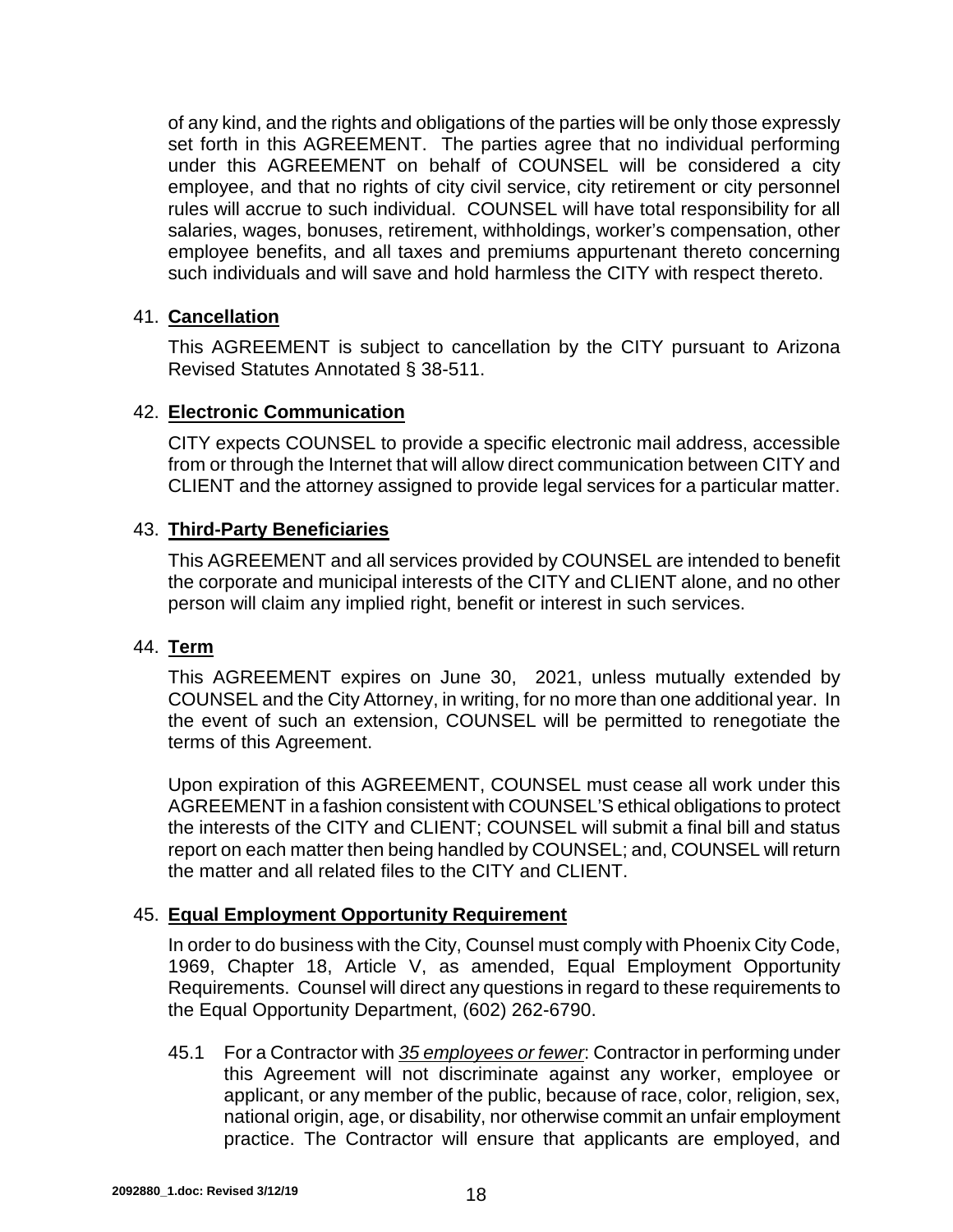employees are dealt with during employment without regard to their race, color, religion, sex, national origin, age, or disability. Such action will include but not be limited to the following: employment, promotion, demotion or transfer, recruitment or recruitment advertising, layoff or termination; rates of pay or other forms of compensation; and selection for training; including apprenticeship. The Contractor further agrees that this clause will be incorporated in all subcontracts related to this Agreement that involve furnishing skilled, unskilled and union labor, or who may perform any such labor or services in connection with this Agreement. Contractor further agrees that this clause will be incorporated in all subcontracts, Contractor agreements or subleases of this agreement entered into by supplier/lessee.

- 45.2 For a Contractor with *more than 35 employees:* Contractor in performing under this Agreement will not discriminate against any worker, employee or applicant, or any member of the public, because of race, color, religion, sex, national origin, age, or disability, nor otherwise commit an unfair employment practice. The Contractor will ensure that applicants are employed, and employees are dealt with during employment without regard to their race, color, religion, sex, national origin, age, or disability, and will adhere to a policy to pay equal compensation to men and women who perform jobs that require substantially equal skill, effort, and responsibility, and that are performed within the same establishment under similar working conditions. Such action will include but not be limited to the following: employment, promotion, demotion or transfer, recruitment or recruitment advertising, layoff or termination; rates of pay or other forms of compensation; and selection for training; including apprenticeship. The Contractor further agrees that this clause will be incorporated in all subcontracts with all labor organizations furnishing skilled, unskilled and union labor, or who may perform any such labor or services in connection with this contract. Contractor further agrees that this clause will be incorporated in all subcontracts, job-Contractor agreements or subleases of this Agreement entered into by supplier/lessee. The Contractor further agrees not to discriminate against any worker, employee or applicant, or any member of the public, because of sexual orientation or gender identity or expression and will ensure that applicants are employed, and employees are dealt with during employment without regard to their sexual orientation or gender identity or expression.
- 45.3 Documentation: Suppliers and lessees may be required to provide additional documentation to the Equal Opportunity Department affirming that a nondiscriminatory policy is being utilized.
- 45.4 Monitoring: The Equal Opportunity Department will monitor the employment policies and practices of suppliers and lessees subject to this article as deemed necessary. The Equal Opportunity Department is authorized to conduct on-site compliance reviews of selected firms, which may include an audit of personnel and payroll records, if necessary.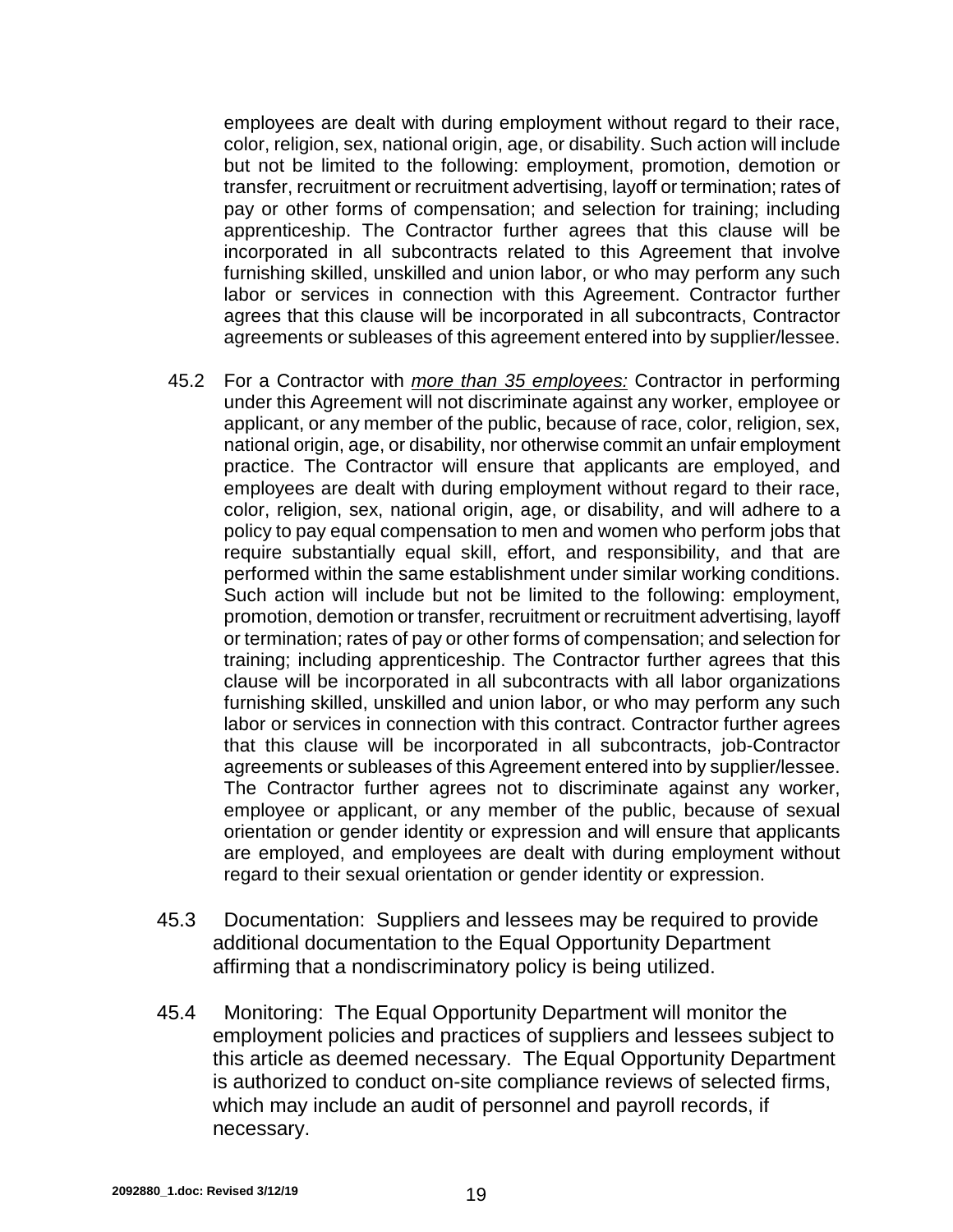#### 46. **Amendments**

Whenever an addition, deletion, or alteration to the services described in **Exhibit A** substantially changes the scope of work thereby materially increasing or decreasing the cost of performance, a supplemental agreement must first be approved in writing by the CITY and COUNSEL before such addition, deletion or alteration will be performed. Changes to the services may be made and the compensation to be paid to COUNSEL may be adjusted by mutual agreement, but in no event may the compensation exceed the amount authorized without further written authorization. It is specifically understood and agreed that no claim for extra work done or materials furnished by COUNSEL will be allowed except as provided herein, nor will COUNSEL do any work or furnish any materials not covered by this Agreement unless first authorized in writing. Any work or materials furnished by COUNSEL without prior written authorization will be at COUNSEL'S risk, cost and expense, and COUNSEL agrees to submit no claim for compensation or reimbursement for additional work done or materials furnished without prior written authorization.

### 47. **No Oral Modifications**

No modification or variation of this AGREEMENT'S terms is binding on the parties unless the modification or variation is in writing and signed by each party. No oral understanding or agreement not incorporated into this AGREEMENT is binding on either party.

**In witness whereof**, the parties or their authorized representatives have made and executed this AGREEMENT the day and year first above written.

> **City of Phoenix**, a municipal corporation

[FIRM NAME] **Ed Zuercher**, City Manager

By\_\_\_\_\_\_\_\_\_\_\_\_\_\_\_\_\_\_\_\_\_\_\_\_\_\_\_\_

Its  $By$ 

\_\_\_\_\_\_\_\_\_\_\_\_\_\_\_\_\_\_\_\_\_\_\_\_\_\_\_\_\_\_\_

\_\_\_\_\_\_\_\_\_\_\_\_\_\_\_\_\_\_\_\_\_\_\_\_\_\_\_\_\_\_

Cris Meyer Phoenix City Attorney

ATTEST:

City Clerk

APPROVED AS TO FORM:

Acting City Attorney

**2092880\_1.doc: Revised 3/12/19** 20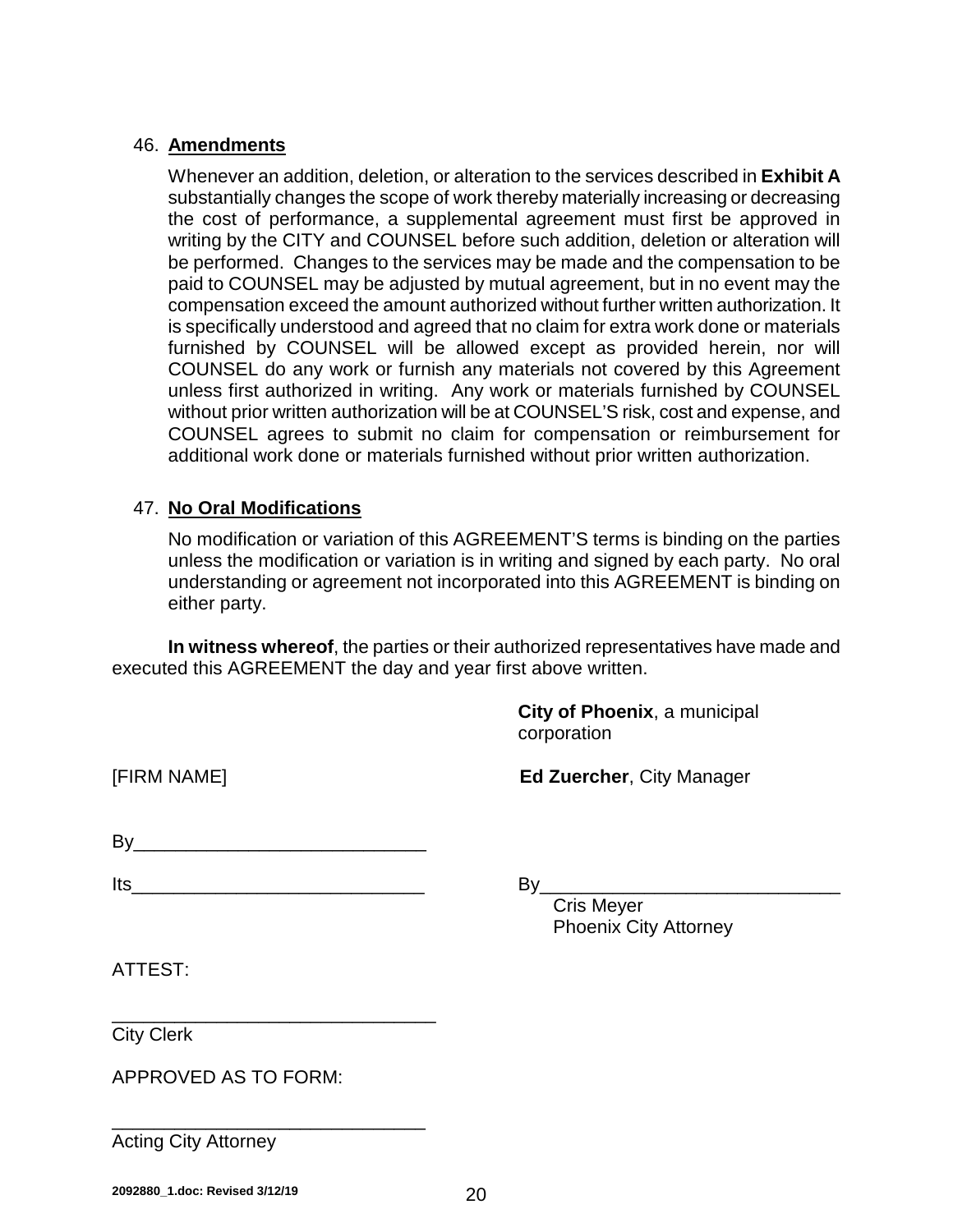# **EXHIBIT A -- COMPENSATION**

The "AREAS OF PRACTICE AND RATE SCHEDULE" as set forth in Attachment D of the RFP are incorporated into this contract by this reference.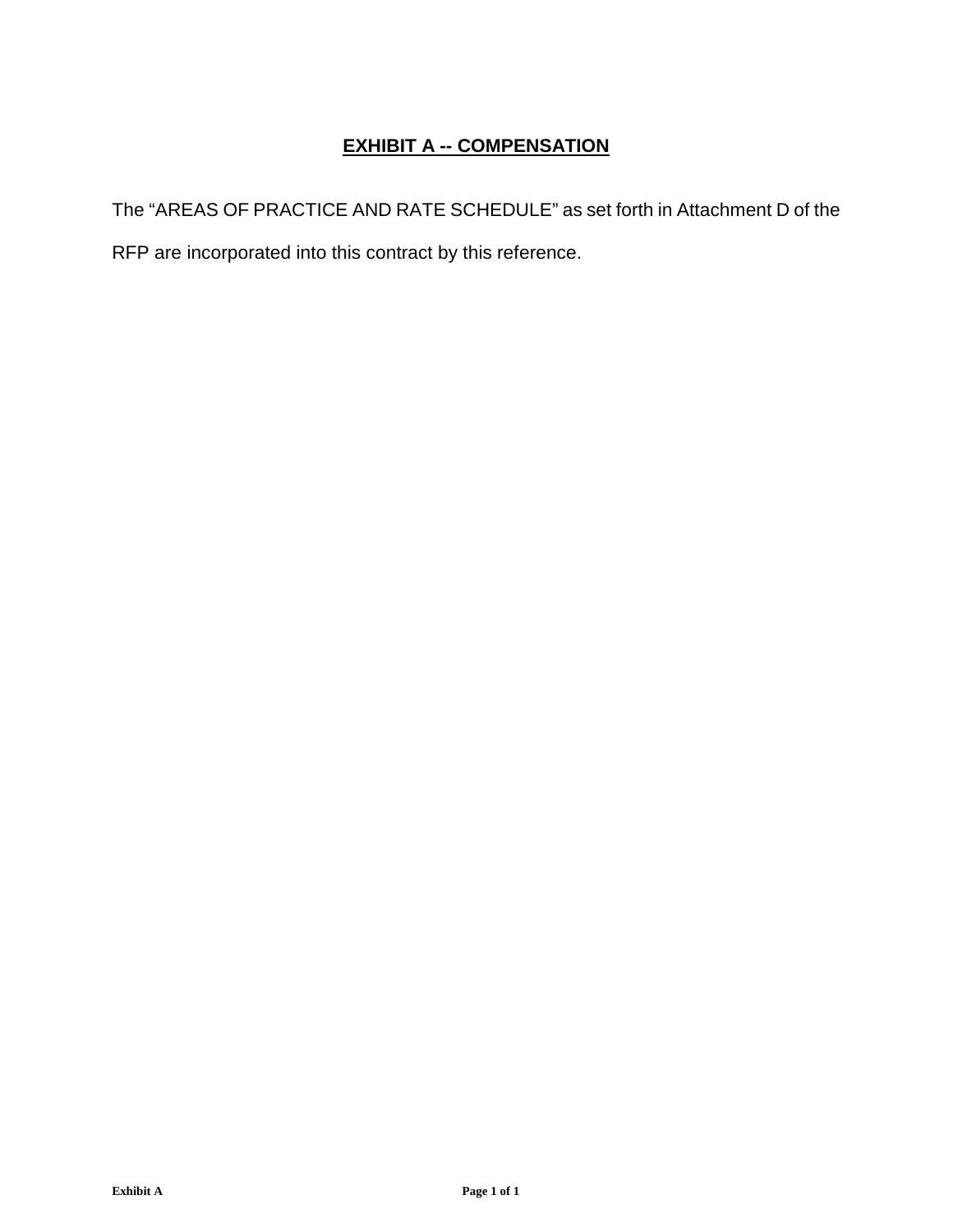# **EXHIBIT B -- REIMBURSABLE EXPENSES**

### **Expense Code Set**

E100 Expenses E101 Copying E102 Outside printing E107 Delivery services/messengers E109 Local travel (outside of Maricopa County) E110 Out-of-town travel E112 Court fees E113 Subpoena fees E114 Witness fees E115 Deposition transcripts E116 Trial transcripts E117 Trial exhibits E118 Litigation support vendors E119 Experts E120 Private investigators E121 Arbitrators/mediators E122 Local counsel E123 Other professionals E124 Other

American Bar Association, Expense Codes, http://www.abanet.org/litigation/utbms/utbms\_counseling\_expensecode.html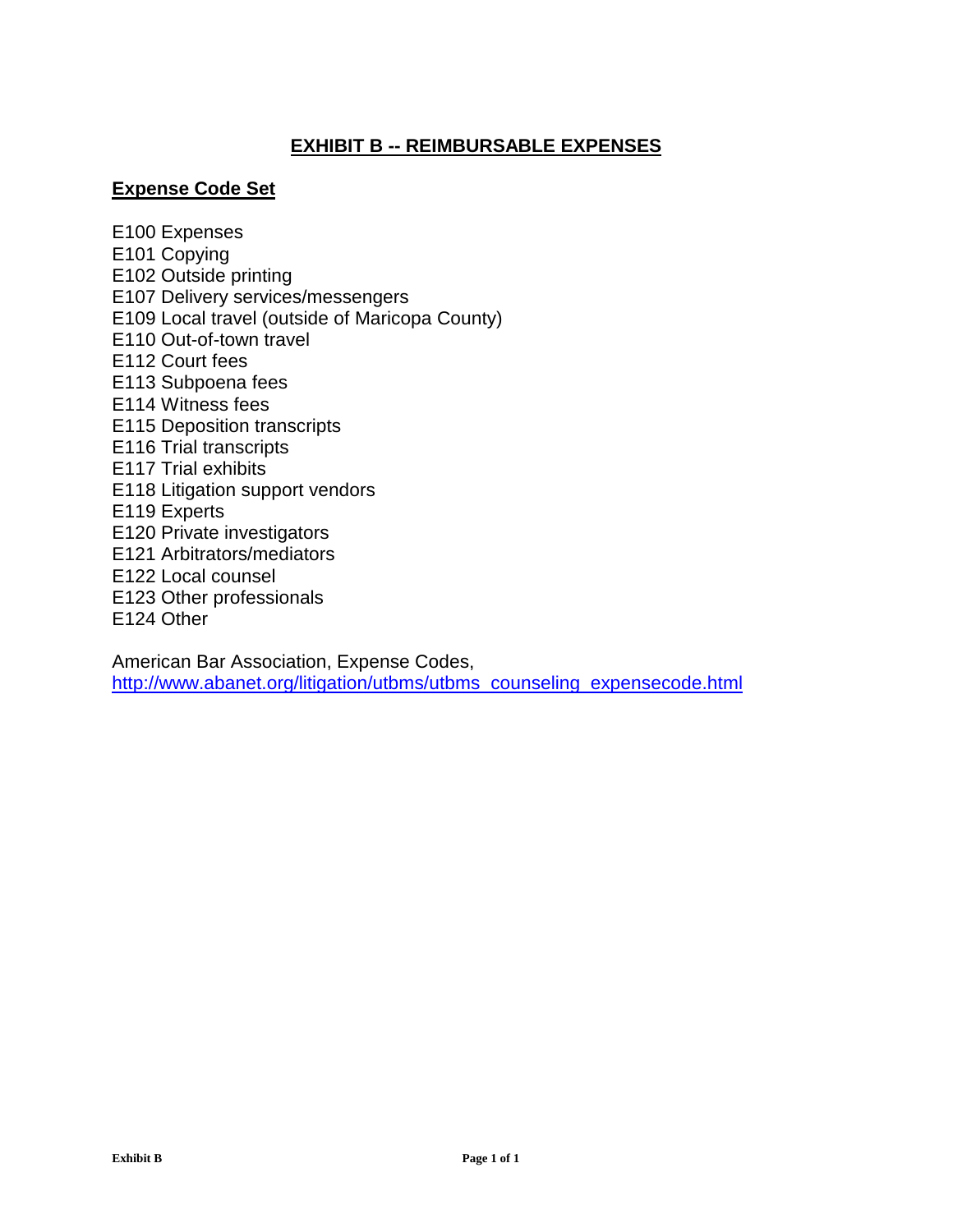# **EXHIBIT C – SAMPLE INVOICE SUMMARY PAGE**

*LAW FIRM NAME LAW FIRM ADDRESS*

Office of the City Attorney<br> **Outside Counsel Invoice Processor**<br> **Invoice, No: Outside Counsel Invoice Processor** 200 West Washington, Suite 1300 **Client No:** Phoenix, AZ 85003-1611

#### *Professional Services Period***:** XXXX X, 2015 through XXXXX X, 201X

**RE:** *Case Name/Subject Matter:* Letter of Engagement No: Contract No: Project No: Risk Management No:

| TOTAL DUE UPON RECEIPT       | \$25,200.00   |
|------------------------------|---------------|
| TOTAL PAYMENTS & ADJUSTMENTS | (\$10,000.00) |
| <b>PREVIOUS BALANCE</b>      | \$10,000.00   |
| <b>TOTAL THIS BILL</b>       | \$25,200.00   |
| <b>TOTAL DISBURSEMENTS</b>   | \$200.00      |
| <b>TOTAL FEES</b>            | \$25,000.00   |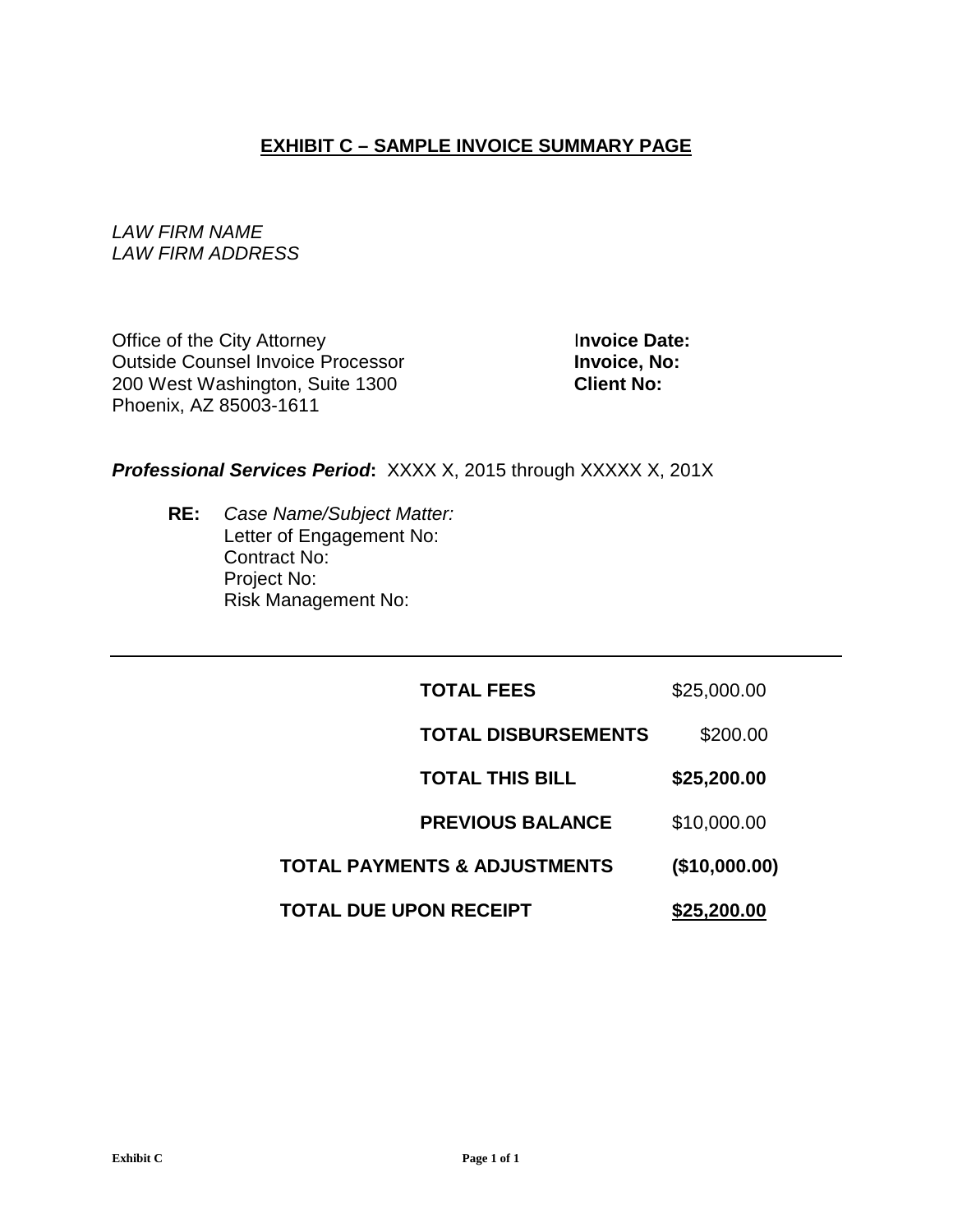# **EXHIBIT D – FILE HANDLING UPON COMPLETION**

### **CITY OF PHOENIX OUTSIDE COUNSEL RECORDS RETENTION/RETURN PROCEDURES**

#### **GOVERNING STATUTE:**

Within 60 days of the conclusion of the matter for which services were retained, and to further the purposes of ARS § 41-1346, COUNSEL will follow the procedures listed below.

#### **CITY REQUIREMENTS:**

#### **A. City Contact – Counsel will contact the Law Department to obtain the following information**

- Year and box number Month and year to be destroyed
	-
- 
- Review of Excel Index Completed transmittal form
- **Note:** Contact will be secretary for the attorney you have been working with on the cases you are archiving

#### **B. Boxes - Contents**

- Items must be boxed in bankers' boxes (#703 boxes preferred).
- Box size must be 10"H x 12" W x 15" D.
- All files should face the same direction/forward.
- No hanging files, notebooks, binder clips or binders in boxes.
- Highlight box number on paperwork before placing paperwork in boxes.
- Not necessary to seal the boxes, as they will be examined at Records Center.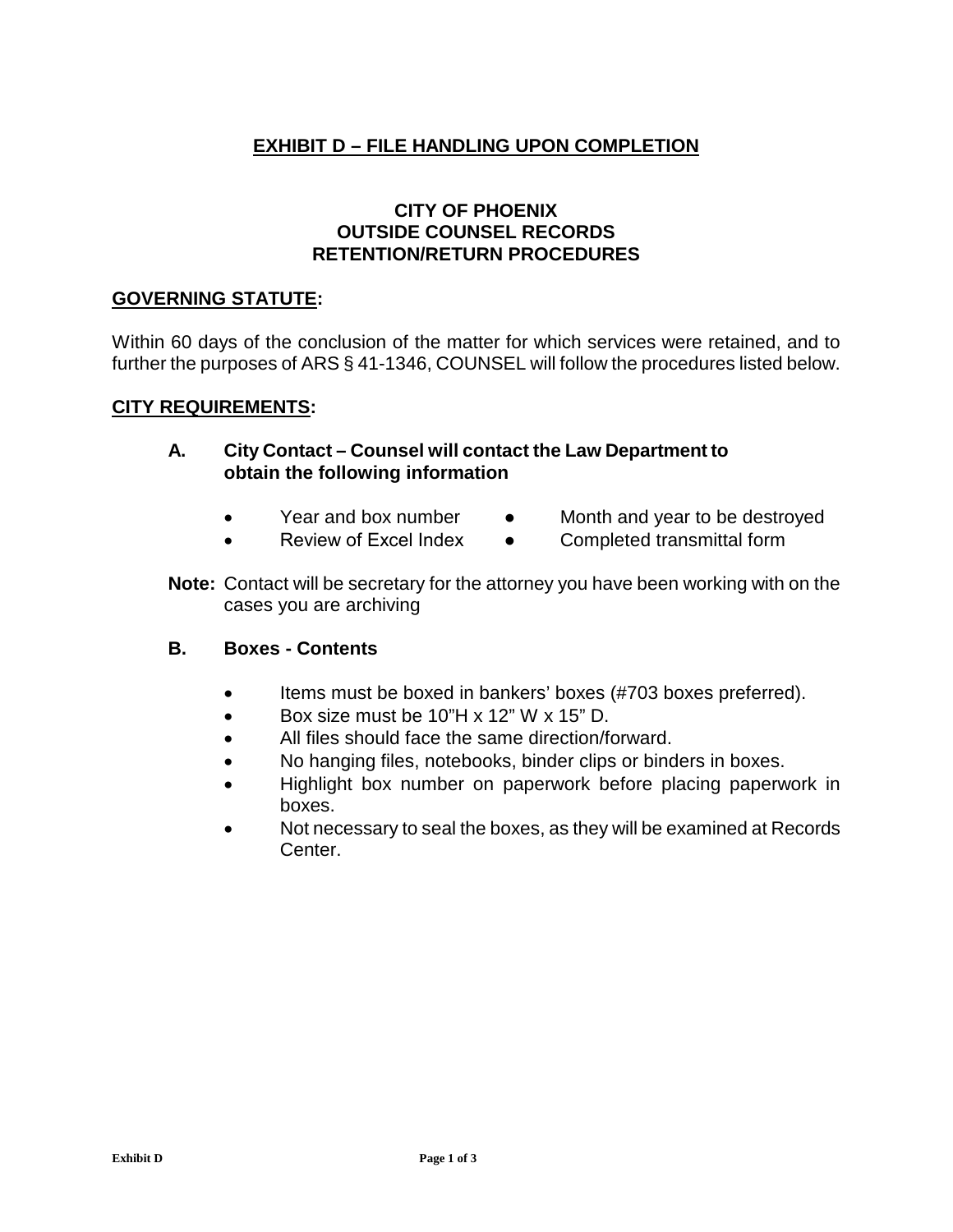

# **D. Archive Index and Transmittal Forms (See examples below)**

- City of Phoenix will forward blank index in Excel Format to Law Firm
- Law firm completes and returns an electronic copy of the index containing contents of each box being sent to the City.

| <b>BOX</b><br>NO. | <b>DATE</b><br><b>ARCHIVED</b> | <b>YEARS</b><br>TO<br><b>RETAIN</b> | <b>ATTORNEY</b><br><b>NAME</b><br>(DO<br><b>NOT</b><br><b>ABBREVIATE)</b> | <b>TYPE OF</b><br><b>CASE</b> | <b>CASE</b><br>NO.     | <b>NAME OF CASE</b><br>(DESCRIPTION<br><b>OF</b><br><b>BOX</b><br><b>CONTENTS)</b>                                                                         |
|-------------------|--------------------------------|-------------------------------------|---------------------------------------------------------------------------|-------------------------------|------------------------|------------------------------------------------------------------------------------------------------------------------------------------------------------|
| $06 -$<br>2222    | 05/07/06                       | 5                                   | Smith & Doe<br><b>LLC</b><br>John H. Doe                                  | Litigation                    | <b>CV2005-</b><br>5555 | Mary Lawsuit v.<br><b>Bad Company,</b><br>et al., pleadings,<br>depos,<br>correspondence,<br>attorney notes,<br>legal research,<br>trial exhibits,<br>etc. |

 City will fax approved "Records Transmittal Form" to law firm to be placed inside box along with index of box contents.